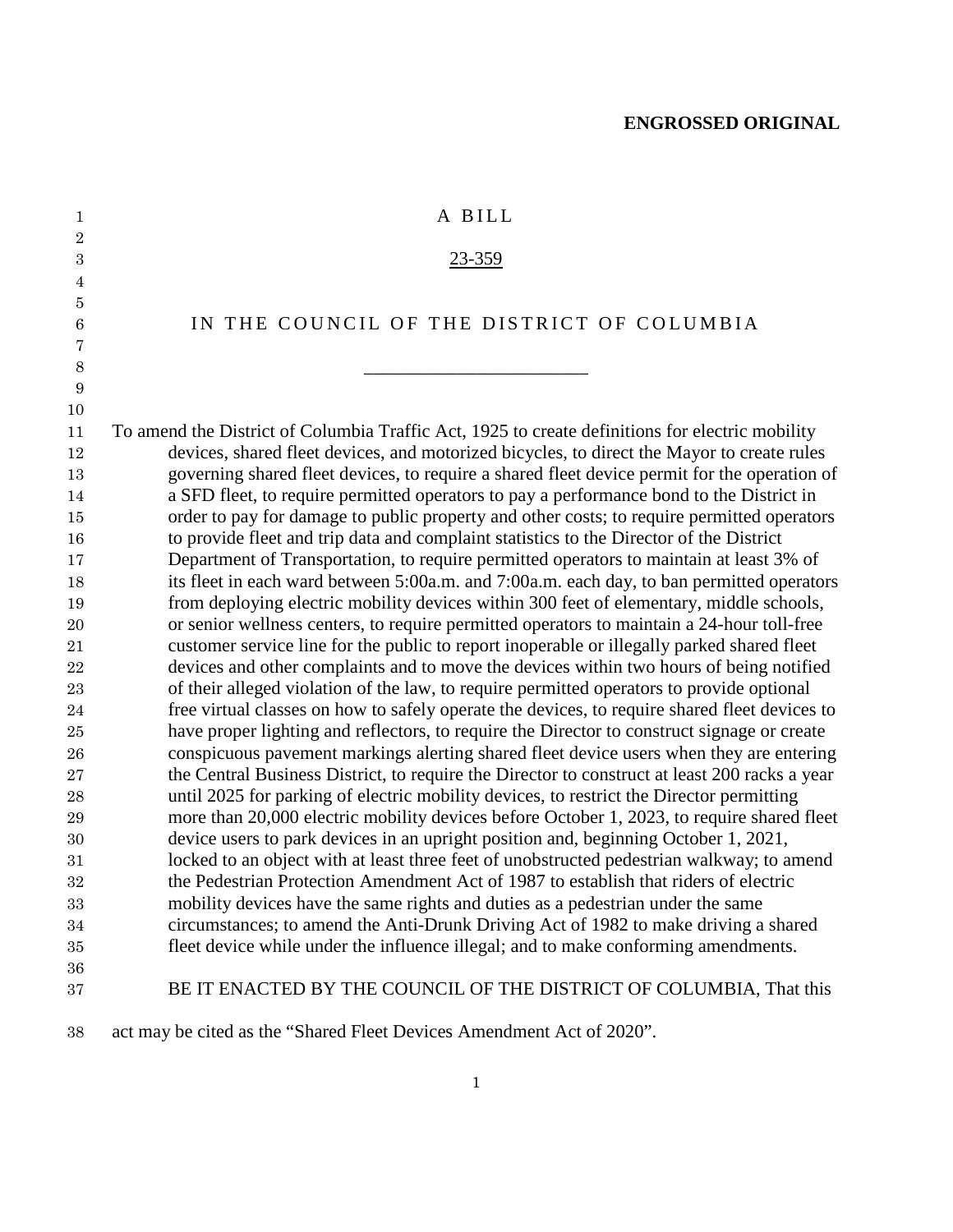| $39\,$ | TITLE I. SHARED FLEET DEVICES                                                          |
|--------|----------------------------------------------------------------------------------------|
| 40     | Sec. 101. The District of Columbia Traffic Act, 1925, approved March 3, 1925 (43 Stat. |
| 41     | 1119; D.C. Official Code § 50-2201.01 passim), is amended as follows:                  |
| $42\,$ | (a) Section 2 (D.C. Official Code $\S$ 50-2201.02) is amended as follows:              |
| 43     | $(1)$ A new paragraph $(5A)$ is added to read as follows:                              |
| 44     | "(5A) "Director" means the Director of the District Department of                      |
| 45     | Transportation.".                                                                      |
| 46     | $(2)$ A new paragraph $(6A)$ is added to read as follows:                              |
| 47     | "(6A)(A) "Electric mobility device" means a device weighing less than 60 pounds        |
| 48     | that:                                                                                  |
| 49     | "(i) Has an electric motor;                                                            |
| 50     | "(ii) Is solely powered by the electric motor or human power;                          |
| 51     | "(iii) Is designed to transport only one person in a standing or                       |
| $52\,$ | seated position, where the rider is not enclosed; and                                  |
| $53\,$ | "(iv) Is no greater than 24 inches wide and 48 inches long.                            |
| 54     | "(B) The term "electric mobility device" shall not include a motorized                 |
| 55     | bicycle, personal mobility device, motorcycle, or moped.".                             |
| 56     | (3) A new paragraph (9A) is added to read as follows:                                  |
| 57     | "(9A) "Lock-to mechanism" means a mechanism on shared fleet devices that               |
| 58     | locks the device to an object or infrastructure.".                                     |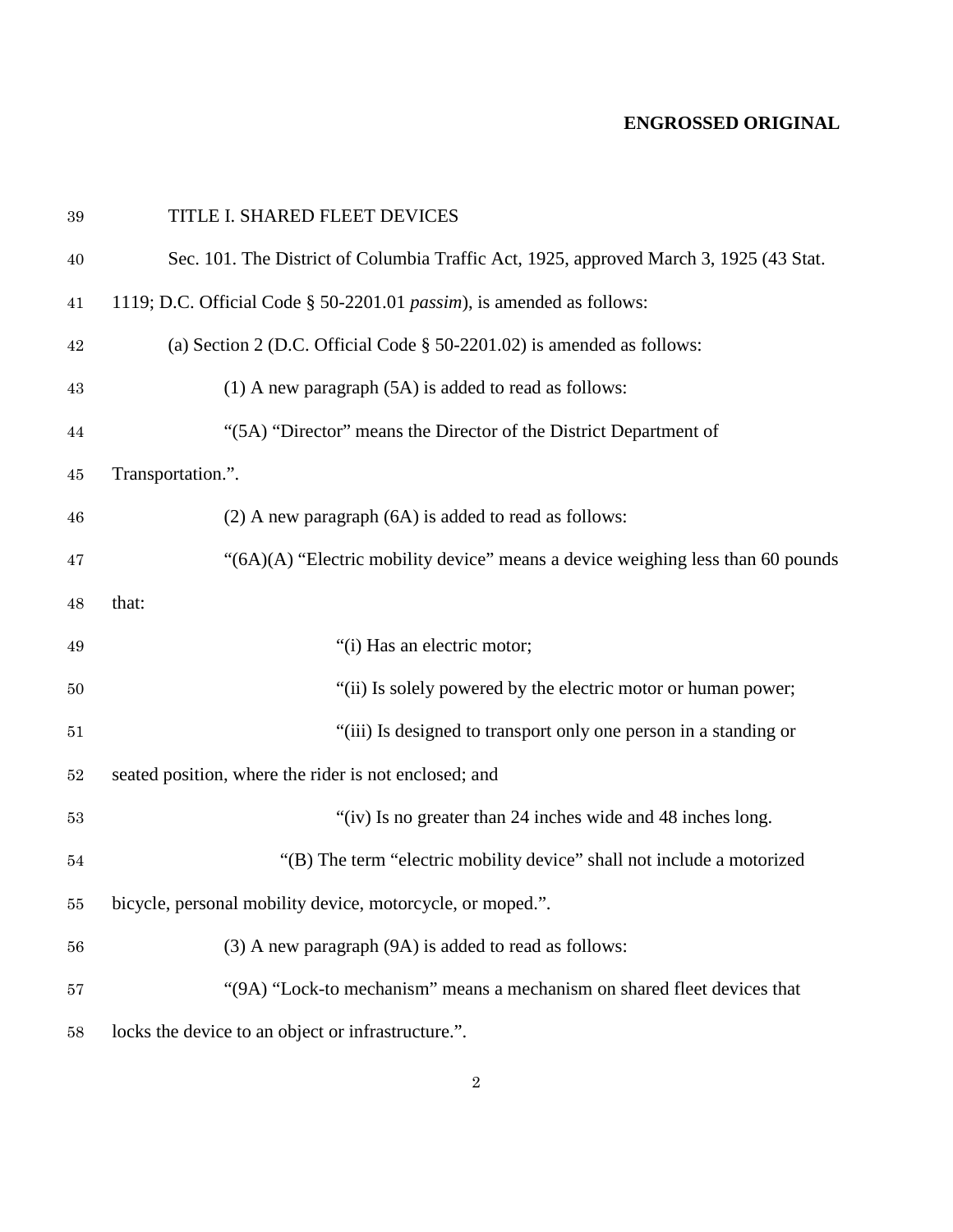| $59\,$      | (4) Paragraph (11) is amended by striking the phrase "personal mobility devices,                    |
|-------------|-----------------------------------------------------------------------------------------------------|
| 60          | as defined in paragraph (13) of this section," and inserting the phrase "electric mobility devices, |
| 61          | personal mobility devices, motorized bicycles" in its place.                                        |
| 62          | $(5)$ A new paragraph $(11A)$ is added to read as follows:                                          |
| 63          | " $(11A)(A)$ "Motorized bicycle" means a 2 or 3 wheeled vehicle with all of the                     |
| 64          | following characteristics:                                                                          |
| 65          | "(i) A post mounted seat or saddle for each person that the device                                  |
| 66          | is designed and equipped to carry;                                                                  |
| 67          | "(ii) A vehicle with 2 or 3 wheels in contact with the ground,                                      |
| 68          | which are at least 16 inches in diameter;                                                           |
| 69          | "(iii) Fully operative pedals for human propulsion; and                                             |
| 70          | "(iv) A motor incapable of propelling the device at a speed of more                                 |
| 71          | than 20 miles per hour on level ground.                                                             |
| $\sqrt{72}$ | "(B) The term "motorized bicycle" shall not include electric mobility                               |
| 73          | devices, personal mobility devices, or a battery-operated wheelchair when operated by a person      |
| 74          | with a disability.".                                                                                |
| 75          | (6) New paragraphs (12A) and (12B) are added to read as follows:                                    |
| 76          | "(12A) "Permitted operator" means a SFD operating company that has a SFD                            |
| 77          | permit.                                                                                             |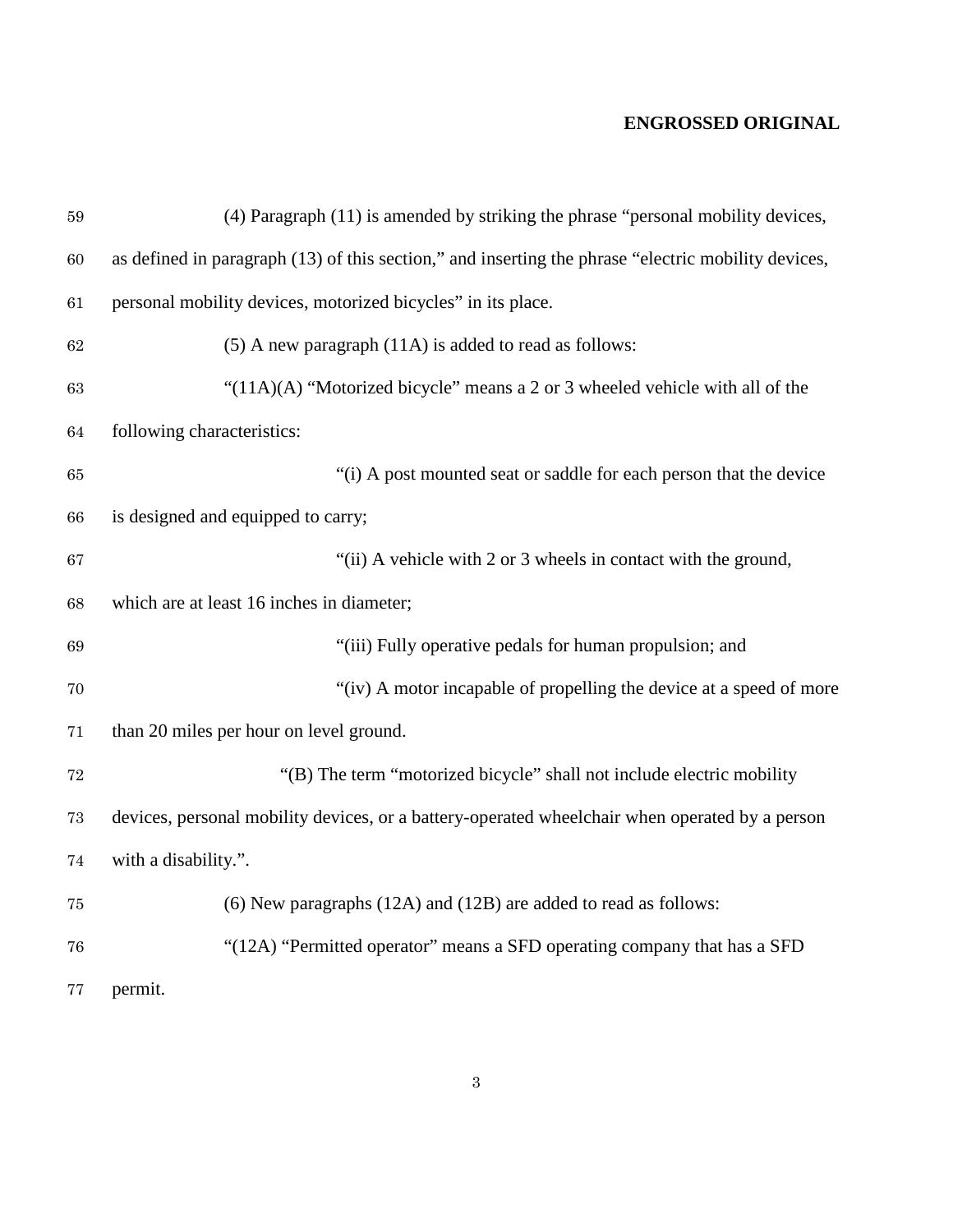| $78\,$            | "(12B) "Personal information" means information that can reasonably be used to                      |
|-------------------|-----------------------------------------------------------------------------------------------------|
| 79                | contact or distinguish a person, including internet protocol addresses, device identifiers, bank or |
| 80                | credit card information, home addresses, email addresses, or phone numbers.".                       |
| 81                | (7) Paragraph (13) is amended to read as follows:                                                   |
| $82\,$            | "(13)(A) "Personal mobility device" or "PMD" means a motorized propulsion                           |
| 83                | device that is designed to transport only one person that:                                          |
| $\bf 84$          | "(i) Weighs 60 pounds or more; or                                                                   |
| 85                | "(ii) Is a self-balancing, two non-tandem wheeled device.                                           |
| 86                | "(B) The term "personal mobility device" shall not include:                                         |
| 87                | "(i) A battery-operated wheelchair;                                                                 |
| 88                | "(ii) An electric mobility device; or                                                               |
| 89                | "(iii) A motorized bicycle.".                                                                       |
| 90                | $(8)$ New paragraph $(14A)$ , $(14B)$ , $(14C)$ , $(14D)$ are added to read as follows:             |
| 91                | "(14A) "SFD fleet" means all shared fleet devices of any single type of shared                      |
| $\boldsymbol{92}$ | fleet device made available for rent by a permitted operator.                                       |
| $\boldsymbol{93}$ | "(14B)(A) "SFD operating company" means a company that provides rental of                           |
| 94                | shared fleet devices for use in the public right-of-way without requiring the installation of any   |
| 95                | infrastructure within the public right-of-way.                                                      |
| 96                | "(B) The term "SFD operating company" shall not include the District                                |
| 97                | Department of Transportation or its contractors operating Capital Bikeshare.                        |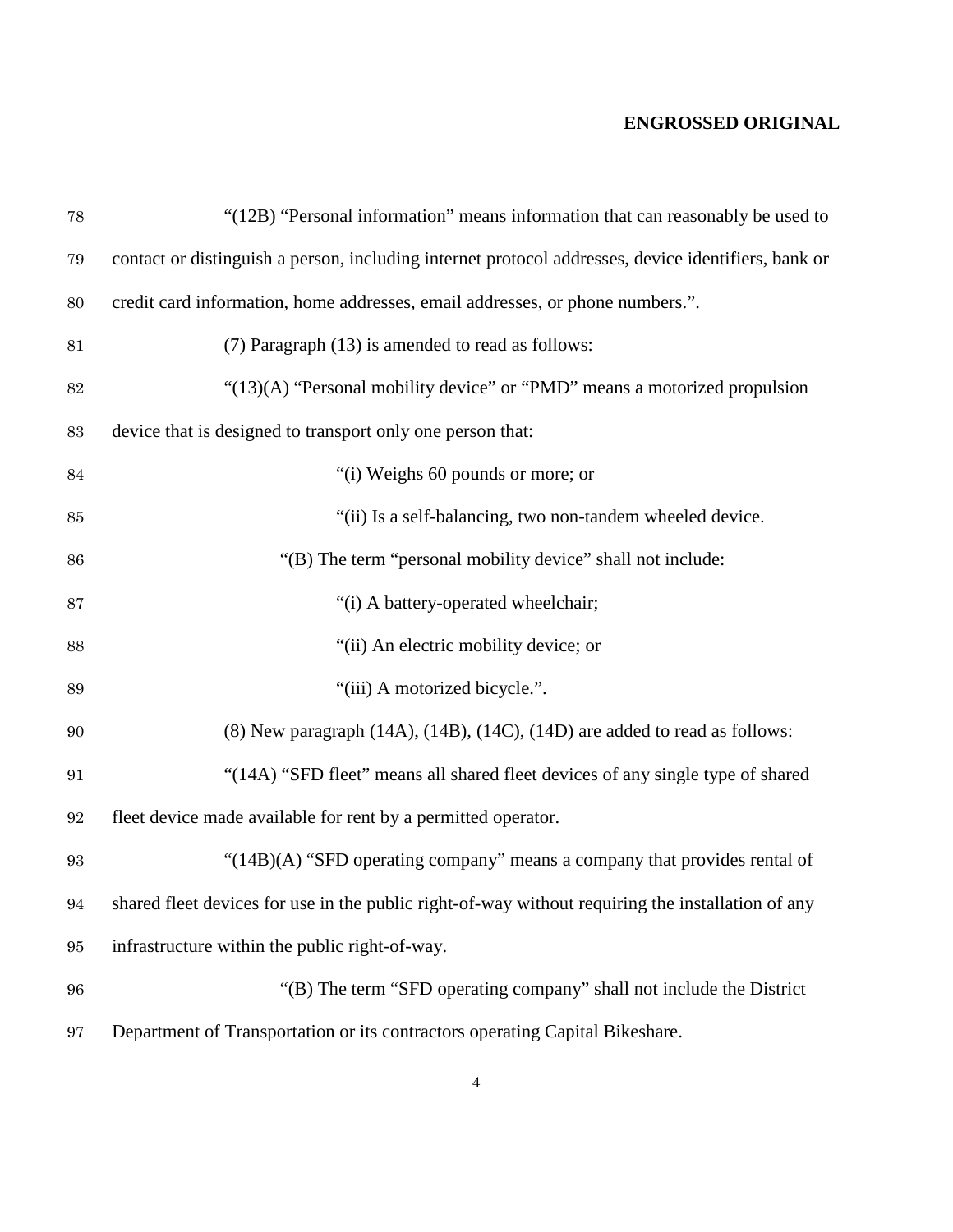| 98      | "(14C) "SFD permit" means a public-right-of-way occupancy permit issued by                          |
|---------|-----------------------------------------------------------------------------------------------------|
| 99      | the Director to a shared fleet device operating company to offer shared fleet devices for rental in |
| 100     | the public right-of-way in the District.                                                            |
| 101     | "(14D) "Shared fleet device" means an electric mobility device, bicycle, or                         |
| 102     | electrically-powered motorized bicycle that is available for short-term rental and is permitted for |
| 103     | use in public space.".                                                                              |
| 104     | $(9)$ Paragraph $(19)(D)$ is amended by striking the period and inserting the phrase                |
| $105\,$ | ", but not including shared fleet devices." in its place.                                           |
| 106     | (b) New sections 6b and 6c are added to read as follows:                                            |
| 107     | "Sec. 6b. Regulations for shared fleet devices.                                                     |
| 108     | "(a) The Mayor, pursuant to Title I of the District of Columbia Administrative Procedure            |
| 109     | Act, approved October 21, 1968 (82 Stat. 1204; D.C. Official Code § 2-501 et seq.), shall issue     |
| 110     | rules implementing the provisions of section 6c, including establishing:                            |
| 111     | "(1) Terms and conditions for a SFD permit;                                                         |
| 112     | "(2) An application process for obtaining a SFD permit;                                             |
| 113     | "(3) A process by which a permit may be revoked if the permitted operator does                      |
| 114     | not comply with the terms and conditions of the SFD permit, section 6c, or regulations issued       |
| $115\,$ | pursuant to this section;                                                                           |
| 116     | "(4) The term for which a SFD permit lasts before requiring renewal;                                |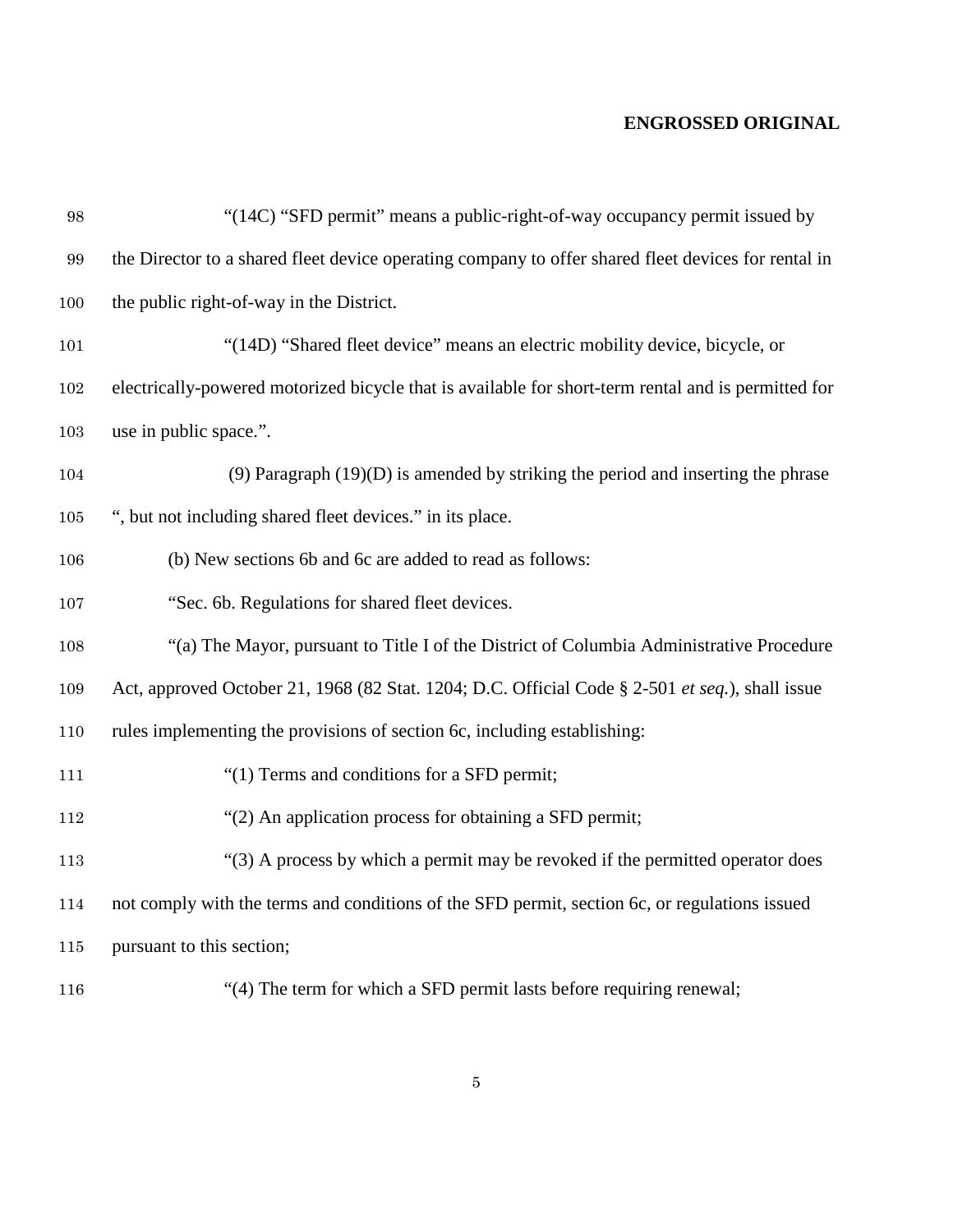| $117\,$ | "(5) Penalties and fines for violations of the terms and conditions of the SFD               |
|---------|----------------------------------------------------------------------------------------------|
| 118     | permit, section 6c, or regulations issued pursuant to this section;                          |
| 119     | "(6) The number of shared fleet devices each permitted operator may operate in               |
| 120     | the public right-of-way;                                                                     |
| 121     | "(7) The process a permitted operator shall follow and the criteria a permitted              |
| 122     | operator shall meet, including an explanation of how each criterion is weighted, in order to |
| 123     | increase its fleet size;                                                                     |
| 124     | "(8) Insurance requirements for permitted operators, which:                                  |
| $125\,$ | "(A) Shall include liability insurance in an amount not less than \$1 million                |
| 126     | per incident, that each permitted operator shall carry;                                      |
| 127     | "(B) May include a required minimum aggregate amount of liability                            |
| 128     | insurance; and                                                                               |
| 129     | "(9) The amount of the performance bond permitted operators shall provide to                 |
| 130     | operate in the District.                                                                     |
| 131     | "Sec. 6c. Operation of shared fleet devices.                                                 |
| 132     | "(a) No SFD operating company shall offer shared fleet devices for rental without a SFD      |
| 133     | permit issued by the Director.                                                               |
| 134     | " $(b)(1)$ To obtain a SFD permit, a SFD operating company shall submit an application to    |
| 135     | the Director, in a form and manner determined by the Director by rule.                       |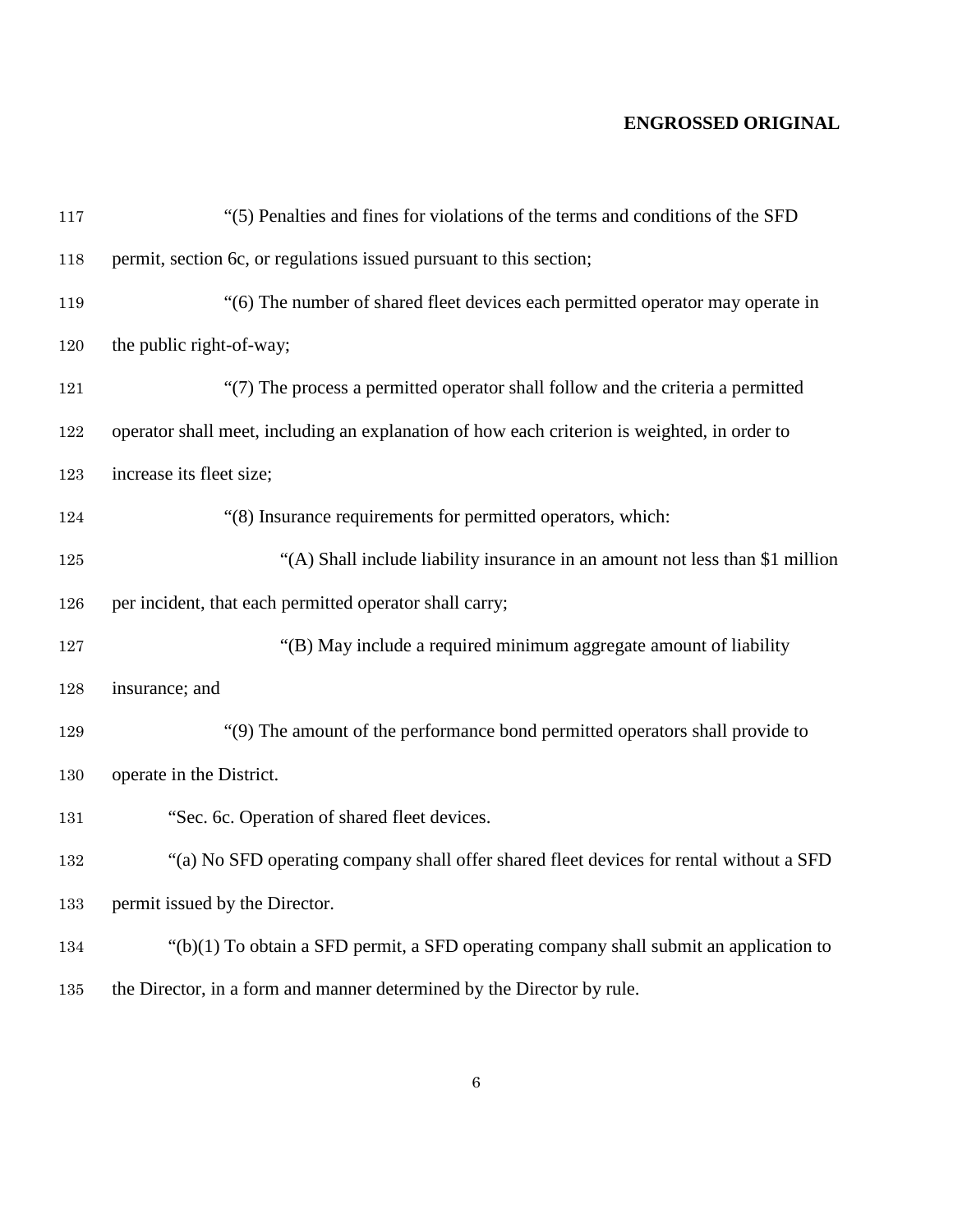| 136 | "(2) The Director shall require a separate SFD permit for each SFD fleet offered                |
|-----|-------------------------------------------------------------------------------------------------|
| 137 | by a permitted operator in the District.                                                        |
| 138 | "(3) The Director may limit the number of permitted operators in the District to a              |
| 139 | any number greater than 2.                                                                      |
| 140 | "(4) The Director shall require permitted operators to provide a performance bond               |
| 141 | in an amount and form specified by the Director by rule, the funds of which shall be applied to |
| 142 | costs including:                                                                                |
| 143 | "(A) Damage to public property caused by a permitted operator's shared                          |
| 144 | fleet devices;                                                                                  |
| 145 | "(B) Fines for violations of the terms and conditions of the SFD permit,                        |
| 146 | this section, or regulations pursuant to section 6b; and                                        |
| 147 | "(C) The relocation of a permitted operator's shared fleet device that is                       |
| 148 | parked illegally.                                                                               |
| 149 | " $(c)(1)$ On the 7th day of each month, or the next business day if the 7th day of the month   |
| 150 | does not fall on a business day, a permitted operator shall collect and submit to the Director  |
| 151 | information regarding its SFD fleet and trip activity within the District during the previous   |
| 152 | calendar month, including:                                                                      |
| 153 | "(A) The time, route, starting location, and ending location of all trips;                      |
| 154 | "(B) A description of all complaints made against the permitted operator                        |
| 155 | via the customer service phone number required by section $6c(f)(3)$ or online; and             |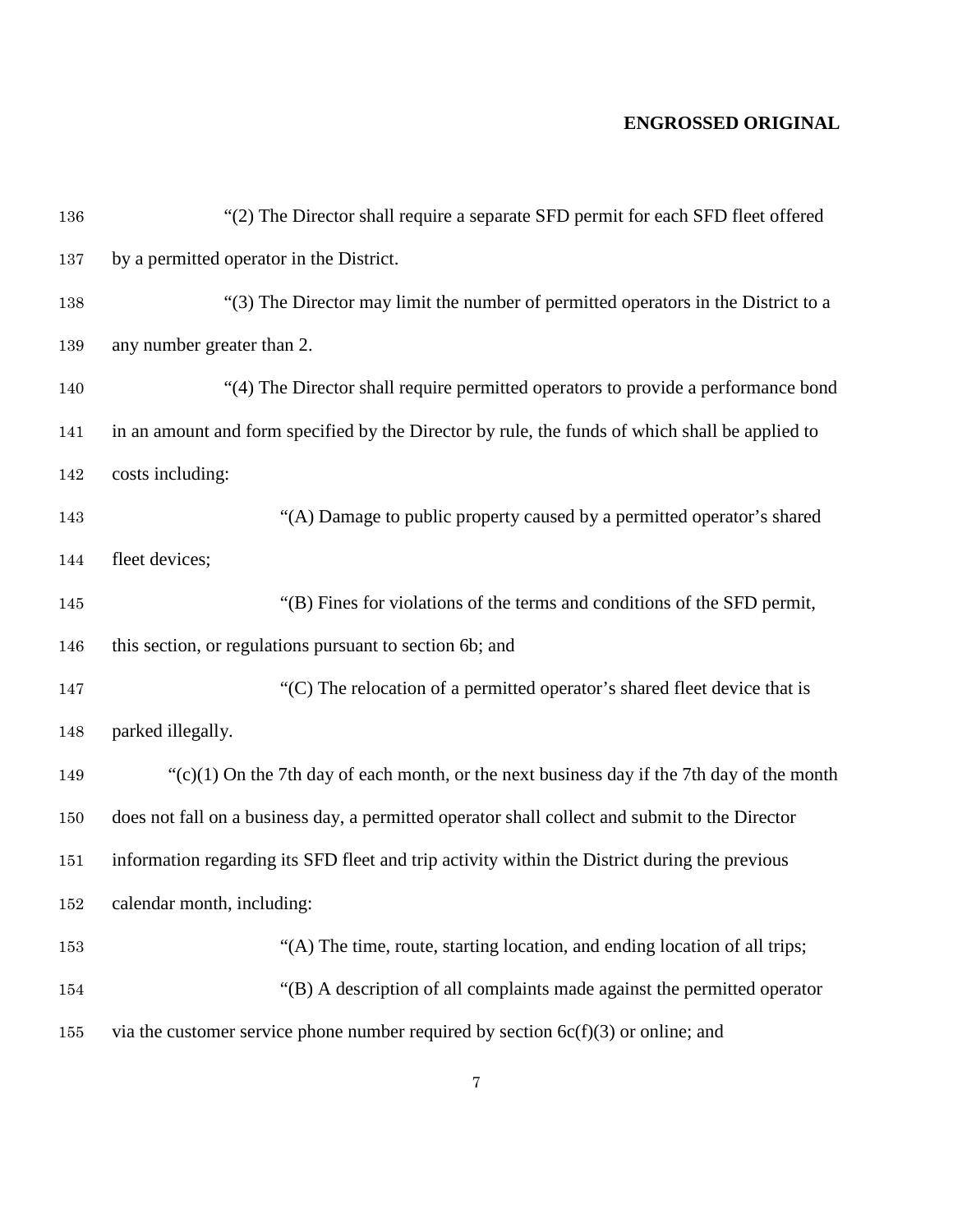| 156 | "(C) Any other data the Director determines is pertinent to managing                                |
|-----|-----------------------------------------------------------------------------------------------------|
| 157 | permitted operators or providing safe streets and infrastructure.                                   |
| 158 | " $(2)(A)$ The information required by paragraph $(1)(A)$ of this subsection shall:                 |
| 159 | "(i) Constitute personal information;                                                               |
| 160 | "(ii) Be stored in a secure fashion with controlled access granted                                  |
| 161 | only to District Department of Transportation staff or third-party contractors essential to the     |
| 162 | implementation of this section and the rules issues pursuant to section 6b.                         |
| 163 | "(B) Any third-party contractors granted access to the information                                  |
| 164 | required by paragraph $(1)(A)$ of this subsection shall be bound by non-disclosure agreements.      |
| 165 | "(3) Except as provided in paragraph 4 of this subsection, the Director shall not                   |
| 166 | disclose to the public personal information provided by a permitted operator under this             |
| 167 | subsection, including in response to a request pursuant to the Freedom of Information Act of        |
| 168 | 1976, effective March 13, 2004 (D.C. Law 15-105; D.C. Official Code § 2-531 et seq.).               |
| 169 | "(4) The Director may enter into confidential data sharing agreements with                          |
| 170 | researchers and research entities; except, that the Director shall only provide information in a    |
| 171 | quantity and at a level of detail that is reasonably necessary to conduct the analysis specified in |
| 172 | the confidential data sharing agreement.                                                            |
| 173 | "(5) Within 48 hours after a permitted operator determines that a breach of its data                |
| 174 | system has occurred that has placed user personal information at risk, the permitted operator       |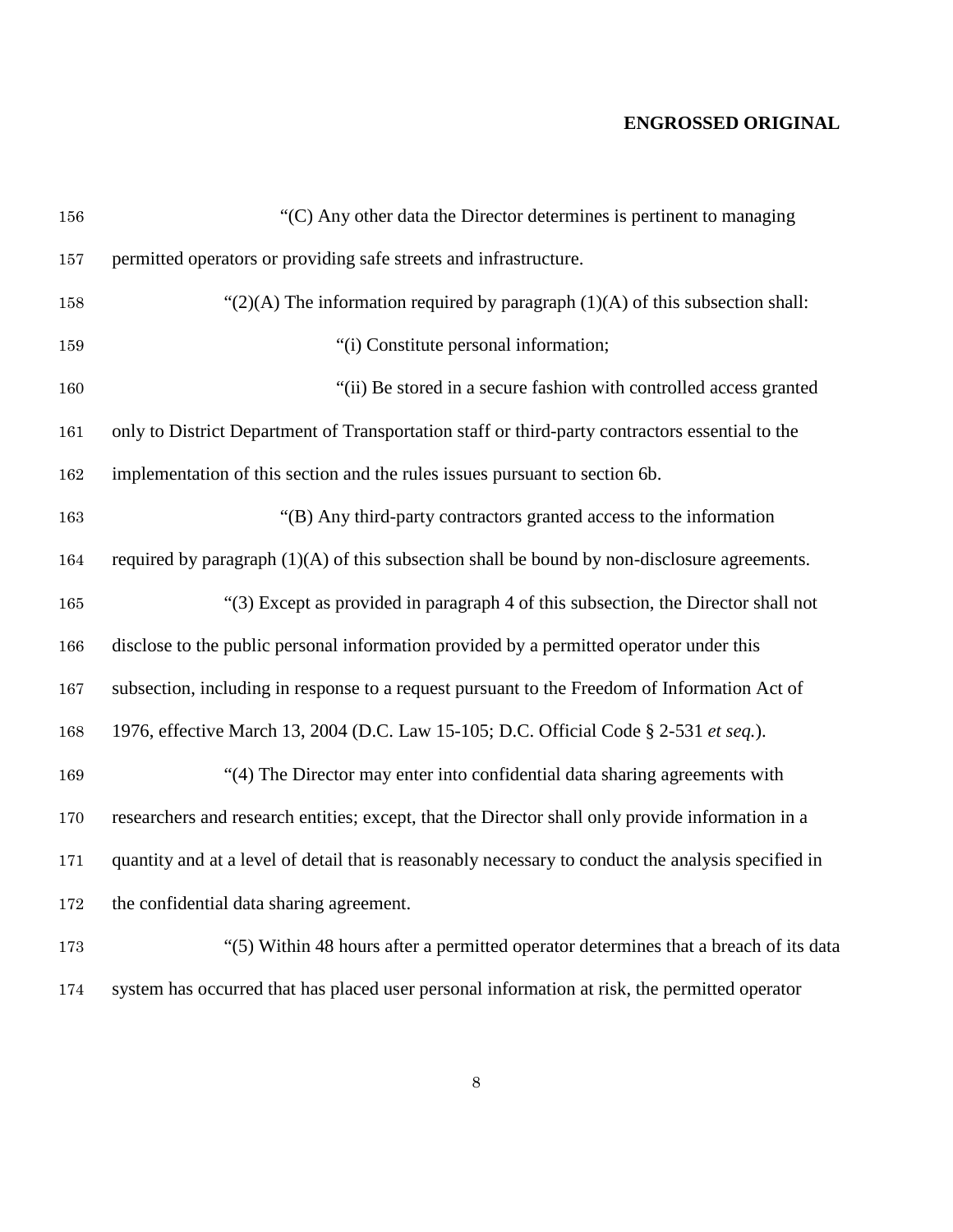| 175 | shall notify DDOT, and all past and present users of its shared fleet devices who may be affected  |
|-----|----------------------------------------------------------------------------------------------------|
| 176 | by the breach, of the breach and the likely consequences of it.                                    |
| 177 | "(d) The Director shall not permit the aggregate number of electric mobility devices               |
| 178 | available for rent from permitted operators in the District to increase above 20,000 before        |
| 179 | October 1, 2023.                                                                                   |
| 180 | "(e) The Director shall construct signage or create conspicuous pavement markings on               |
| 181 | major shared fleet device routes into and inside of the Central Business District, as that term is |
| 182 | defined in section 9901 of Title 18 of the District of Columbia Municipal Regulations (18          |
| 183 | DCMR § 9901), alerting users that they may not operate shared fleet devices on sidewalks within    |
| 184 | the Central Business District and of the fine amount for such a violation.                         |
| 185 | "(f) By October 1 of each year, for the calendar years 2021, 2022, 2023, and 2024, the             |
| 186 | Director shall construct, at a minimum, 200 1000 racks across the District suitable for the        |
| 187 | parking of shared fleet devices.                                                                   |
| 188 | "(g) A permitted operator shall:                                                                   |
| 189 | "(1) Have at least 3% of its fleet deployed in each ward cumulatively between                      |
| 190 | 5:00 a.m. and 7:00 a.m. each day and in any other priority areas identified by the Director;       |
| 191 | provided, that a permitted operator with less than 200 permitted shared fleet devices need not     |
| 192 | comply with this paragraph;                                                                        |
| 193 | "(2) Refrain from deploying shared fleet devices within 300 feet of an elementary,                 |

middle school, or senior wellness center;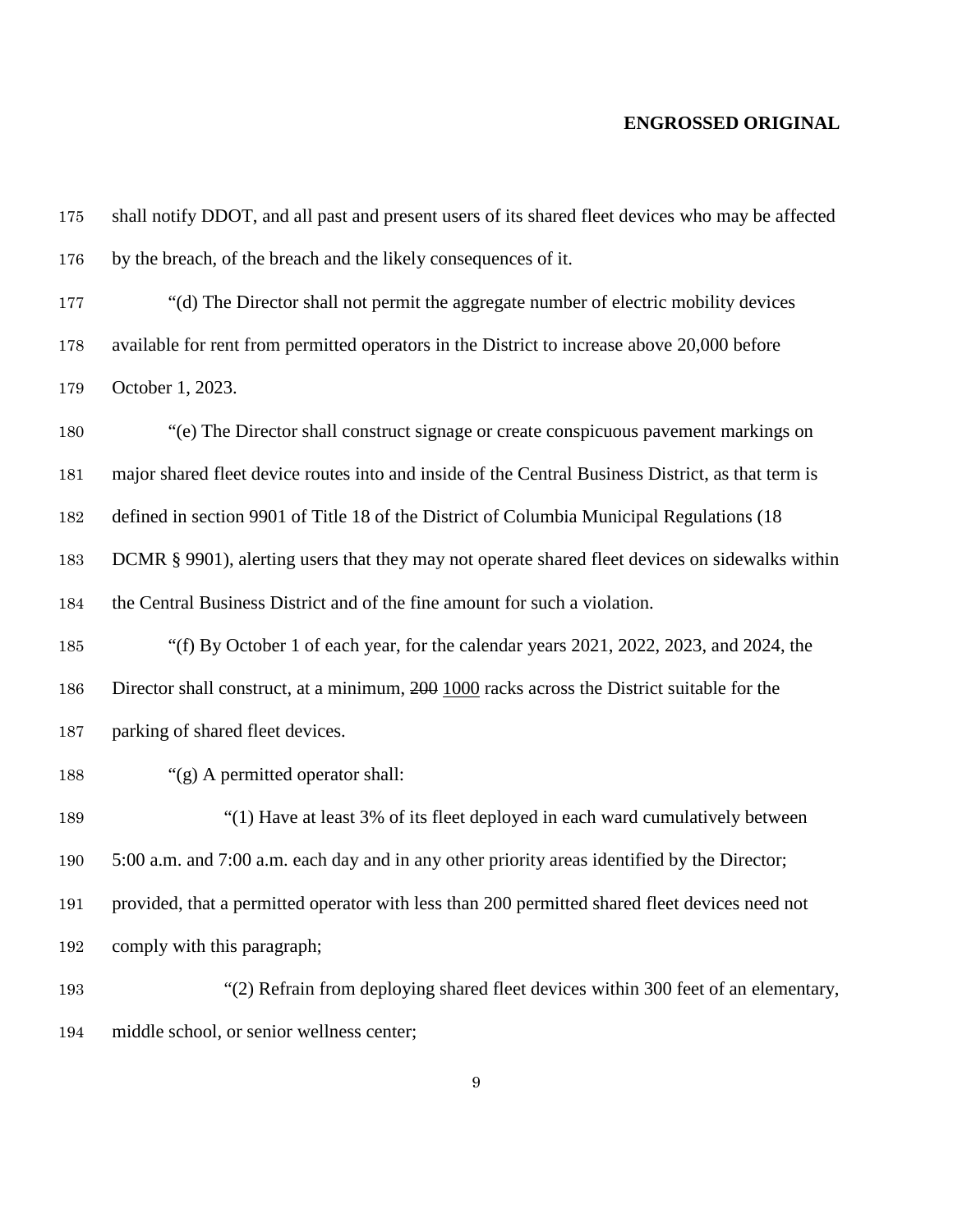| 195     | "(3) Operate a 24-hour toll-free customer service phone number for users, the                        |
|---------|------------------------------------------------------------------------------------------------------|
| 196     | general public, and District officials to report shared fleet devices that are inoperable or         |
| 197     | suspected of being operated or parked in an apparent violation of the law, and to file complaints;   |
| 198     | "(4) Remove or reposition its shared fleet devices that are parked illegally within                  |
| 199     | 2 hours of being notified of a violation by DDOT, any other government agency, or the public;        |
| $200\,$ | " $(5)$ By October, 1, 2021, require users to use the lock-to mechanism on the                       |
| 201     | shared fleet device in order to end a ride and make failure to do so subject to a penalty;           |
| 202     | "(6) Leave a shared fleet device involved in an accident in which the police have                    |
| $\,203$ | been called at the scene of the accident until the police have consented to the removal of the       |
| 204     | device and, if necessary, allow the police to take the device as evidence.                           |
| $205\,$ | "(7) Compile crash and injury data reported from the users of its shared fleet                       |
| $\,206$ | devices and share the data, which shall be aggregated so that identification of specific individuals |
| $207\,$ | is indeterminable, with the Director and the public on its website or mobile application;            |
| 208     | "(8) Display a plainly visible logo or name on its shared fleet devices to assist the                |
| $\,209$ | public in identifying which shared fleet devices belong to which permitted operator;                 |
| $210\,$ | "(9) Display the customer service phone number required by paragraph (3) of this                     |
| $211\,$ | subsection on its shared fleet devices, including in braille, to inform the public whom to contact   |
| 212     | to reposition the device;                                                                            |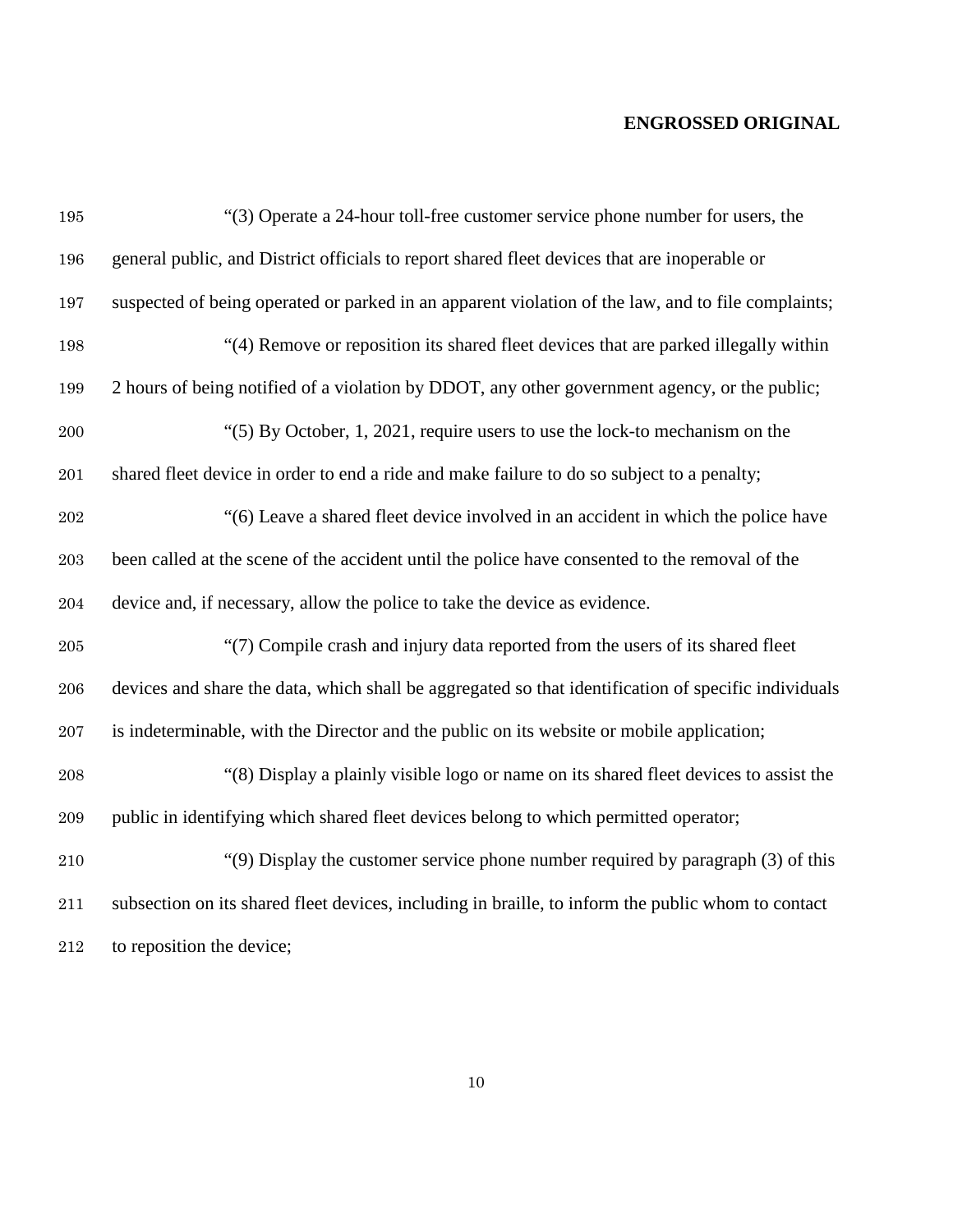| $\bf 213$    | "(10) Provide the public with data via its website or mobile application regarding                 |
|--------------|----------------------------------------------------------------------------------------------------|
| $\sqrt{214}$ | how much of its SFD fleet and what parts, if any, of its shared fleet devices are reused or        |
| $215\,$      | recycled at the end of the shared fleet device's useful life;                                      |
| $216\,$      | "(11) Ensure its shared fleet devices are equipped with a headlight and taillight to               |
| $217\,$      | be used when the safe operation of the device requires it;                                         |
| 218          | "(12) Ensure its shared fleet devices are equipped with reflective markings on its                 |
| 219          | sides;                                                                                             |
| 220          | "(13) Ensure its shared fleet devices are equipped with an audible signal to allow                 |
| $221\,$      | users to alert pedestrians to their presence while the device is in use;                           |
| $222\,$      | "(14) Offer an optional free class, in person or virtually, at least once a month, to              |
| $223\,$      | educate users regarding the law and safe practices applicable to operating and parking a shared    |
| $\bf 224$    | fleet device;                                                                                      |
| 225          | "(15) By October 1, 2021, ensure its shared fleet devices are equipped with a                      |
| $\bf 226$    | lock-to mechanism for safe and legal parking;                                                      |
| $227\,$      | "(16) Offer to ship a helmet to any user who requests it for a price determined by                 |
| $228\,$      | the Director after consultation with the permitted operator;                                       |
| $229\,$      | "(17) Ensure its electric mobility devices are equipped with a speed governor that                 |
| $230\,$      | does not allow the electric mobility devices to travel at a speed greater than the speed limit for |
| $\bf 231$    | electric mobility devices on a paved level surface as determined by the Director;                  |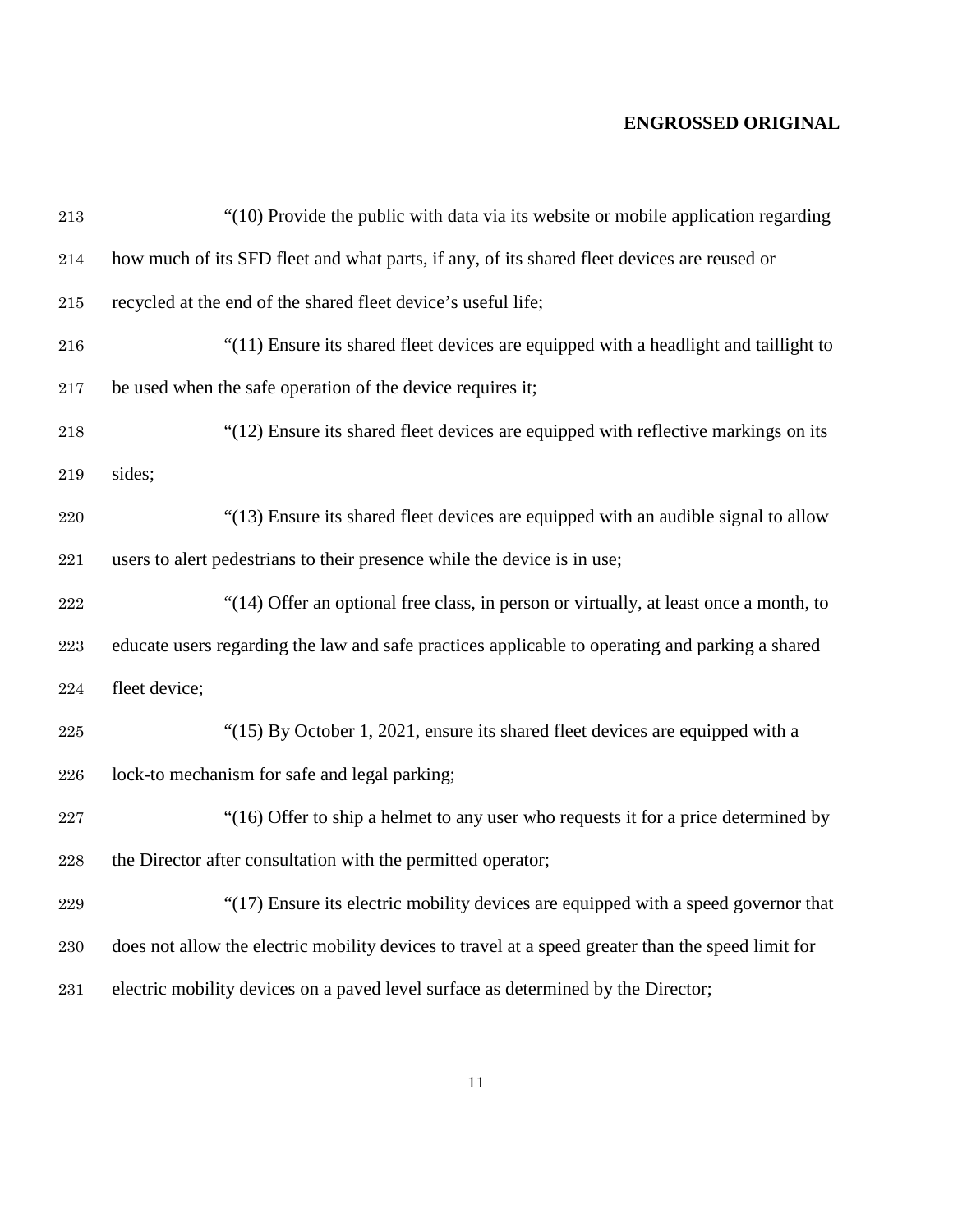| $\bf 232$ | "(18) Not display third party advertising on its shared fleet devices; except, that a             |
|-----------|---------------------------------------------------------------------------------------------------|
| 233       | permitted operator may display the name and logo of its parent company;                           |
| 234       | "(19) Educate users regarding the law and safe practices applicable to operating                  |
| 235       | and parking a shared fleet device by requiring each user to watch a video with closed captioning, |
| $\,236$   | or to participate in other media approved by the Director, through the permitted operator's       |
| 237       | mobile application when using the mobile application for the first time that explains:            |
| 238       | "(A) Users must be at least 16 years of age, or any older age that a                              |
| 239       | permitted operator may determine it would prefer to set as its own guidelines;                    |
| 240       | "(B) Users under 18 years of age shall wear helmets;                                              |
| 241       | "(C) Users shall park legally, which includes using the lock-to mechanism                         |
| 242       | after October 1, 2021;                                                                            |
| 243       | "(D) Users shall not ride with passengers;                                                        |
| 244       | "(E) Users shall yield to pedestrians;                                                            |
| 245       | "(F) Users shall park electric mobility devices in corrals when available;                        |
| 246       | "(G) Users shall ride electric mobility devices in protected bike lanes                           |
| 247       | when available; and                                                                               |
| $\bf 248$ | "(H) Users shall not ride on sidewalks within the Central Business                                |
| $\bf 249$ | District; and                                                                                     |
| 250       | "(20) Comply with all other requirements established by the Director for the                      |
| $251\,$   | operation of shared fleet devices.                                                                |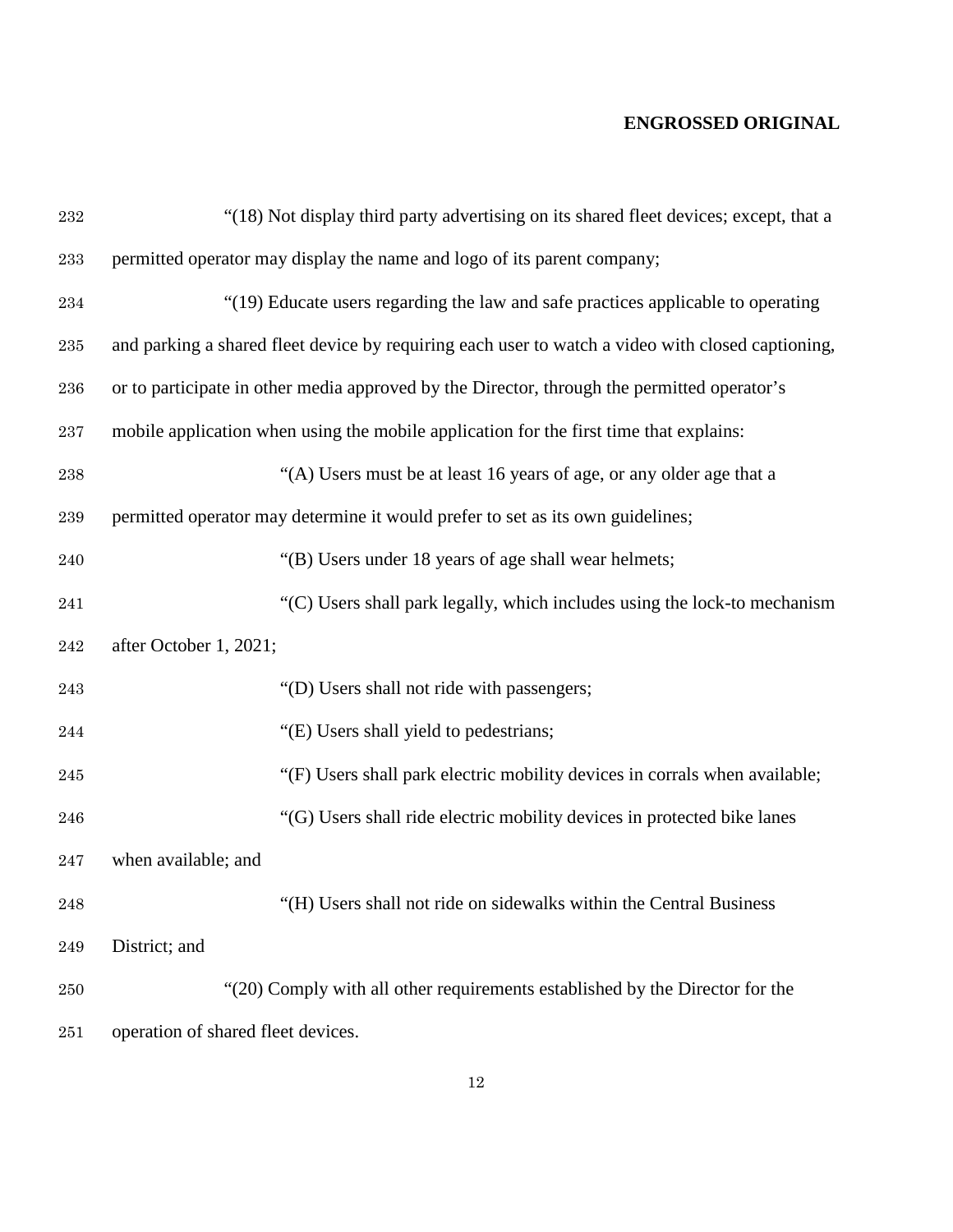| 252       | "(h) A person shall not operate an electric mobility device in excess of the speed limit              |
|-----------|-------------------------------------------------------------------------------------------------------|
| 253       | determined by the Director.                                                                           |
| 254       | "(i) A person shall operate an electric mobility device in a protected bike lane if                   |
| $255\,$   | available. in a protected bike lane if available and safe for operating the electric mobility device. |
| 256       | "(j) A person shall not operate a shared fleet device:                                                |
| 257       | "(1) If the person is under 16 years of age;                                                          |
| 258       | "(2) Upon a sidewalk within the Central Business District, as the term is defined                     |
| 259       | in section 9901 of Title 18 of the District of Columbia Municipal Regulations (18 DCMR §              |
| 260       | 9901);                                                                                                |
| 261       | "(3) With a passenger;                                                                                |
| 262       | "(4) While carrying any package, bundle or other article that hinders the person                      |
| 263       | from keeping both hands on the handlebars; or                                                         |
| 264       | "(5) While the person is wearing a headset, headphone, or earphone, unless the                        |
| 265       | device is used to improve the hearing of a person with a hearing impairment or the device covers      |
| 266       | or is inserted in one ear only.                                                                       |
| 267       | "(k) A person shall park a shared fleet device:                                                       |
| 268       | " $(1)$ In an upright position;                                                                       |
| 269       | "(2) After October 1, 2021, using the lock-to mechanism; and                                          |
| 270       | "(3) In such a manner as to:                                                                          |
| $\bf 271$ | "(A) Afford at least 3 feet of unobstructed pedestrian walkway;                                       |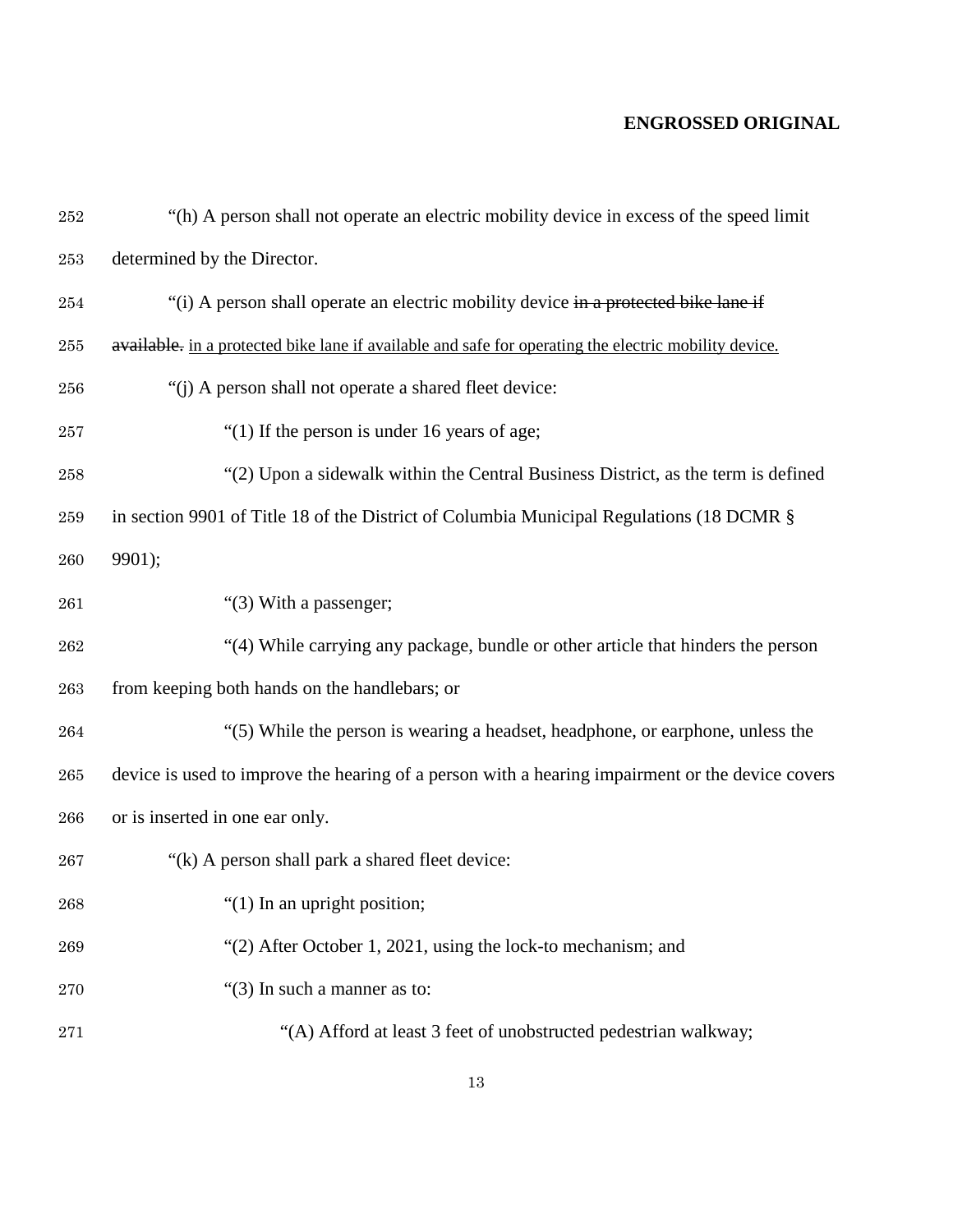| $\bf 272$ | "(B) Maintain unimpeded access to entrances to private property and                             |
|-----------|-------------------------------------------------------------------------------------------------|
| 273       | driveways; and                                                                                  |
| 274       | "(C) Maintain unimpeded access to handicap accessible ramps or parking                          |
| $275\,$   | spots.".                                                                                        |
| 276       | Sec. 102. Section 2(b-1) of the Pedestrian Protection Amendment Act of 1987, effective          |
| $\bf 277$ | October 9, 1987 (D.C. Law 7-34; D.C. Official Code § 50-2201.28(b-1)), is amended to read as    |
| 278       | follows:                                                                                        |
| 279       | "(b-1) A person on a bicycle, personal mobility device, or electric mobility device upon        |
| 280       | or along a sidewalk or while crossing a roadway in a crosswalk shall have the rights and duties |
| 281       | applicable to a pedestrian under the same circumstances; provided, that:                        |
| 282       | "(1) The bicyclist, personal mobility device operator, or electric mobility device              |
| 283       | operator yields to pedestrians on the sidewalk or crosswalk; and                                |
| 284       | "(2) Riding a bicycle on the sidewalk is permitted.".                                           |
| 285       | Sec. 103. The Anti-Drunk Driving Act of 1982, effective September 14, 1982 (D.C. Law            |
| 286       | 4-145; D.C. Official Code $\S$ 50-2206.01 <i>et seq.</i> ), is amended as follows:              |
| 287       | (a) Section 3a (D.C. Official Code $\S$ 50-2206.01) is amended as follows:                      |
| 288       | $(1)$ A new paragraph $(6A)$ is added to read as follows:                                       |
| 289       | "(6A) "Electric mobility device" shall have the same meaning as provided in                     |
| 290       | section 2(6A) of the District of Columbia Traffic Act, 1925, approved March 3, 1925 (43 Stat.   |
| 291       | 1119; D.C. Official Code § 50-2201.01(6A)).".                                                   |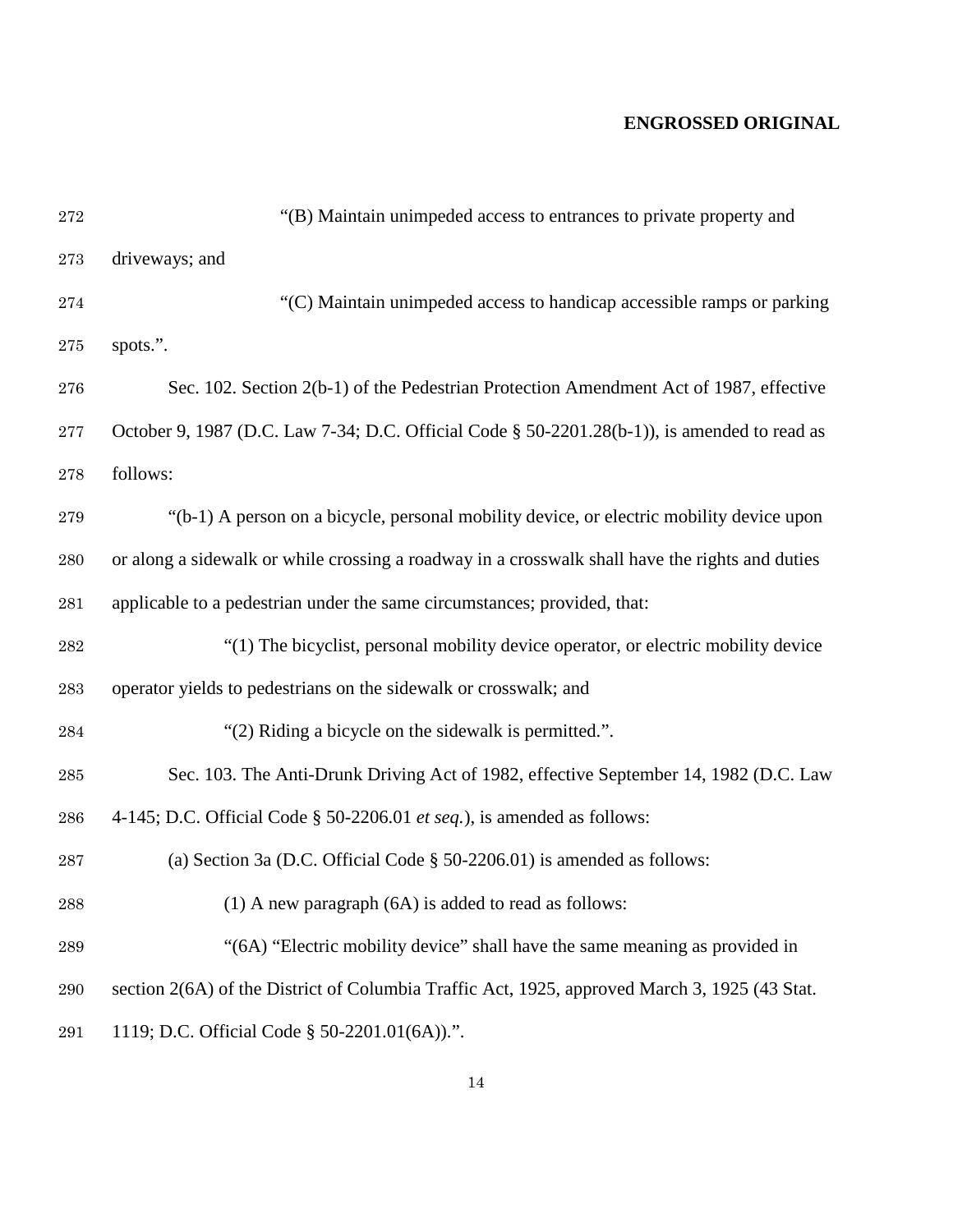| $\bf 292$          | (2) Paragraph (16) is amended to read as follows:                                                  |
|--------------------|----------------------------------------------------------------------------------------------------|
| 293                | "(16) "Personal mobility device" shall have the same meaning as provided in                        |
| 294                | section 2(13) of the District of Columbia Traffic Act, 1925, approved March 3, 1925 (43 Stat.      |
| $\,295$            | 1119; D.C. Official Code § 50-2201.01(13)).".                                                      |
| 296                | (b) A new section 3g-1 is added to read as follows:                                                |
| 297                | "Sec. 3g-1. Operating under the influence of alcohol or a drug; personal mobility device           |
| $\boldsymbol{298}$ | and electric mobility device.                                                                      |
| $\,299$            | "(a) No person shall operate or be in the physical control of any personal mobility device         |
| 300                | or electric mobility device while under the influence of alcohol or any drug or any combination    |
| 301                | thereof.                                                                                           |
| 302                | "(b) A person violating the provisions of this section shall, upon conviction, be fined not        |
| 303                | more than \$150.".                                                                                 |
| 304                | TITLE II. CONFORMING AMENDMENTS                                                                    |
| $305\,$            | Sec. 201. Section 3(17) of the Compulsory/No Fault Motor Vehicle Insurance Act of                  |
| 306                | 1982, effective September 18, 1982 (D.C. Law 4-155; D.C. Official Code § 31-2402(17)), is          |
| 307                | amended to read as follows:                                                                        |
| $308\,$            | "(17) The term "motor vehicle" means any device propelled by an internal-                          |
| 309                | combustion engine, electricity, or steam. The term "motor vehicle" shall not include traction      |
| 310                | engines used exclusively for drawing vehicles in fields, road rollers, vehicles propelled only     |
| 311                | upon rails and tracks, personal mobility devices, as the term is defined in section $2(13)$ of the |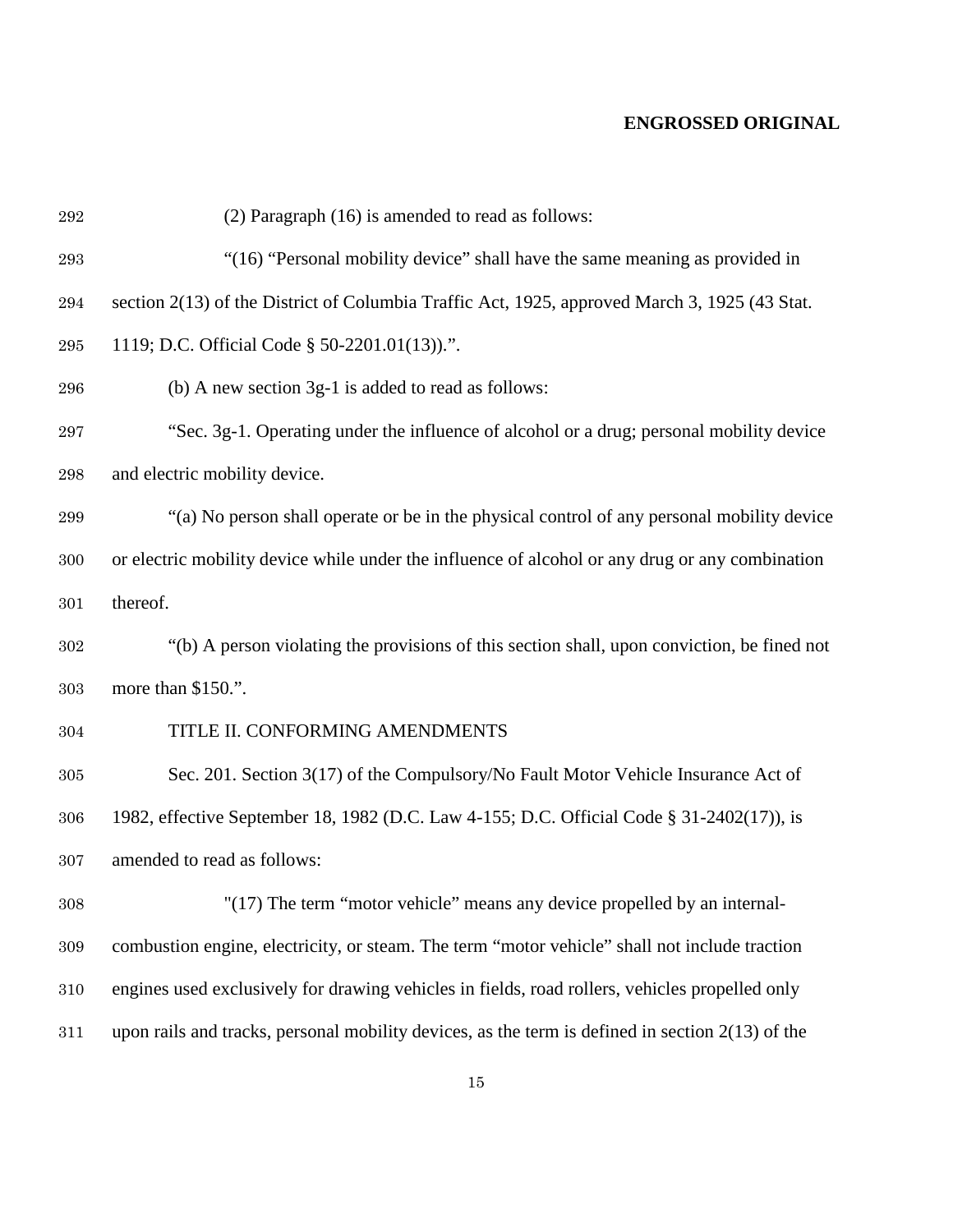| $312\,$ | District of Columbia Traffic Act, 1925, approved March 3, 1925 (43 Stat. 1119; D.C. Official          |
|---------|-------------------------------------------------------------------------------------------------------|
| 313     | Code $\S$ 50-2201.02(13)), electric mobility devices, as the term is defined in section 2(6A) of the  |
| $314\,$ | District of Columbia Traffic Act, 1925, approved March 3, 1925 (43 Stat. 1119; D.C. Official          |
| $315\,$ | Code $\S$ 50-2201.02(6A)), motorized bicycles, as the term is defined in section 2(11A) of the        |
| 316     | District of Columbia Traffic Act, 1925, approved March 3, 1925 (43 Stat. 1119; D.C. Official          |
| $317\,$ | Code $\S$ 50-2201.02(11A)), or a battery-operated wheelchair when operated by a person with a         |
| 318     | disability.".                                                                                         |
| $319\,$ | Sec. 202. Section 1(6) of An Act To provide for the regulation of finance charges for                 |
| $320\,$ | retail installment sales of motor vehicles in the District of Columbia, and for other purposes,       |
| $321\,$ | approved April 22, 1960 (74 Stat. 69; D.C. Official Code $\S$ 50-601(6)), is amended to read as       |
| $322\,$ | follows:                                                                                              |
| 323     | "(6) "Motor vehicle" means any automobile, mobile home, motorcycle, truck,                            |
| $324\,$ | truck tractor, trailer, semi-trailer, or bus. The term "motor vehicle" shall not include any boat     |
| $325\,$ | trailer, any vehicle propelled or drawn exclusively by muscular power, any vehicle designed to        |
| $326\,$ | run only on rails or tracks, a personal mobility device, as the term is defined in section $2(13)$ of |
| $327\,$ | the District of Columbia Traffic Act, 1925, approved March 3, 1925 (43 Stat. 1119; D.C. Official      |
| 328     | Code § 50-2201.02(13)), electric mobility devices, as the term is defined in section $2(6A)$ of the   |
| $329\,$ | District of Columbia Traffic Act, 1925 approved March 3, 1925 (43 Stat. 1119; D.C. Official           |
| 330     | Code § 50-2201.02(6A)), motorized bicycles, as the term is defined in section $2(11A)$ of the         |
| $331\,$ | District of Columbia Traffic Act, 1925, approved March 3, 1925 (43 Stat. 1119; D.C. Official          |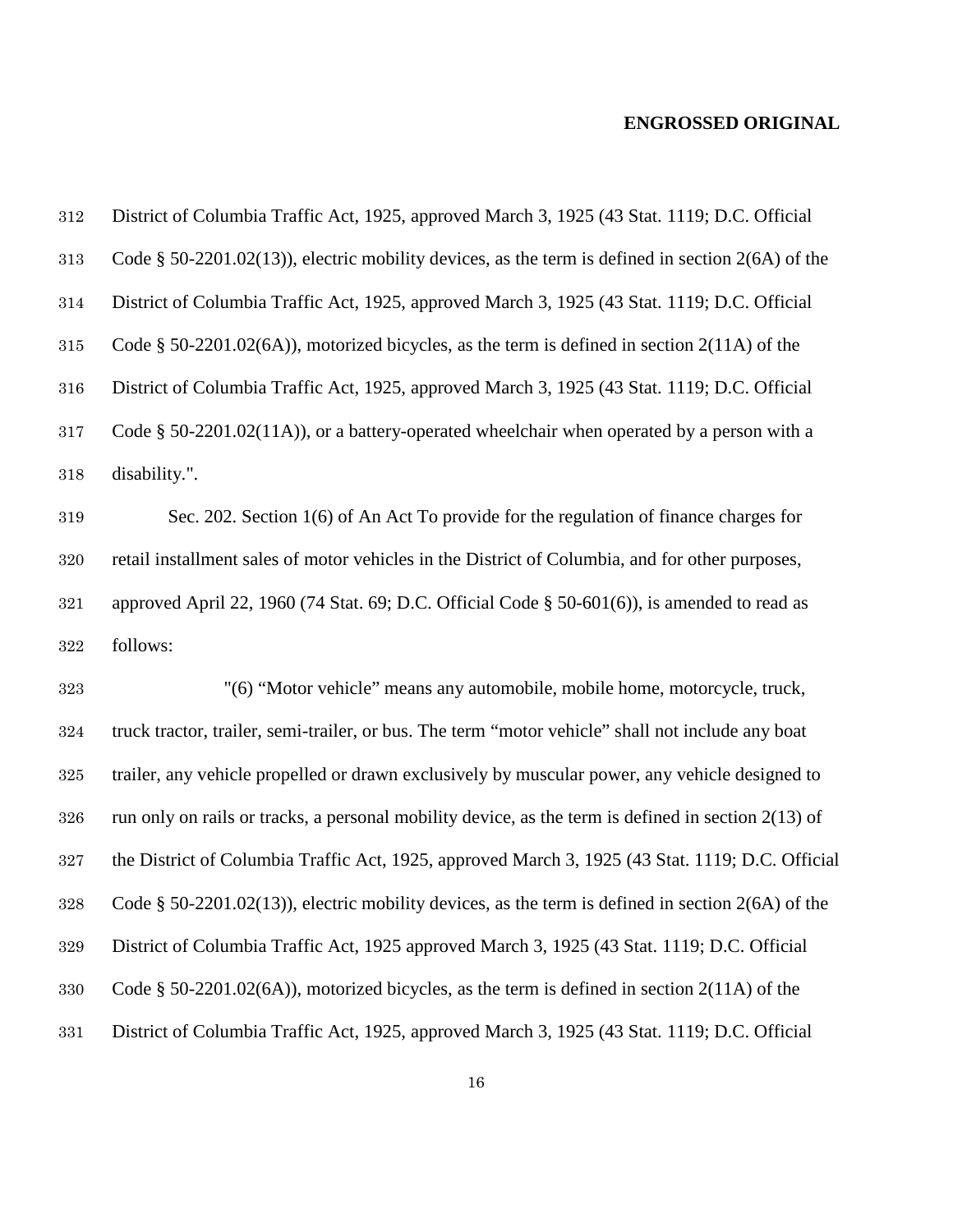Code § 50-2201.02(11A)), or a battery-operated wheelchair when operated by a person with a disability.".

 Sec. 203. Section 8 of An Act To provide for the annual inspection of all motor vehicles in the District of Columbia, effective March 15, 1985 (D.C. Law 5-176; D.C. Official Code § 50- 1108), is amended to read as follows:

 "Sec. 8. As used in this act, the term "motor vehicle" means all vehicles propelled by internal-combustion engines, electricity, or steam. The term "motor vehicle" shall not include traction engines, road rollers, vehicles propelled only upon rails or tracks, personal mobility devices, as the term is defined in section 2(13) of the District of Columbia Traffic Act, 1925, approved March 3, 1925 (43 Stat. 1119; D.C. Official Code § 50-2201.02(13)), electric mobility devices, as the term is defined in section 2(6A) of the District of Columbia Traffic Act, 1925, approved March 3, 1925 (43 Stat. 1119; D.C. Official Code § 50-2201.02(6A)), motorized bicycles, as the term is defined in section 2(11A) of the District of Columbia Traffic Act, 1925, approved March 3, 1925 (43 Stat. 1119; D.C. Official Code § 50-2201.02(11A)), or a battery- operated wheelchair when operated by a person with a disability.". Sec. 204. Section 1(9) of An Act To provide for the recording and releasing of liens by entries on certificates of title for motor vehicles and trailers, and for other purposes, approved

July 2, 1940 (54 Stat. 736; D.C. Official Code § 50-1201(9)), is amended to read as follows:

 "(9) "Motor vehicle" means all vehicles propelled by internal-combustion engines, electricity, or steam. The term "motor vehicle" shall not include traction engines, road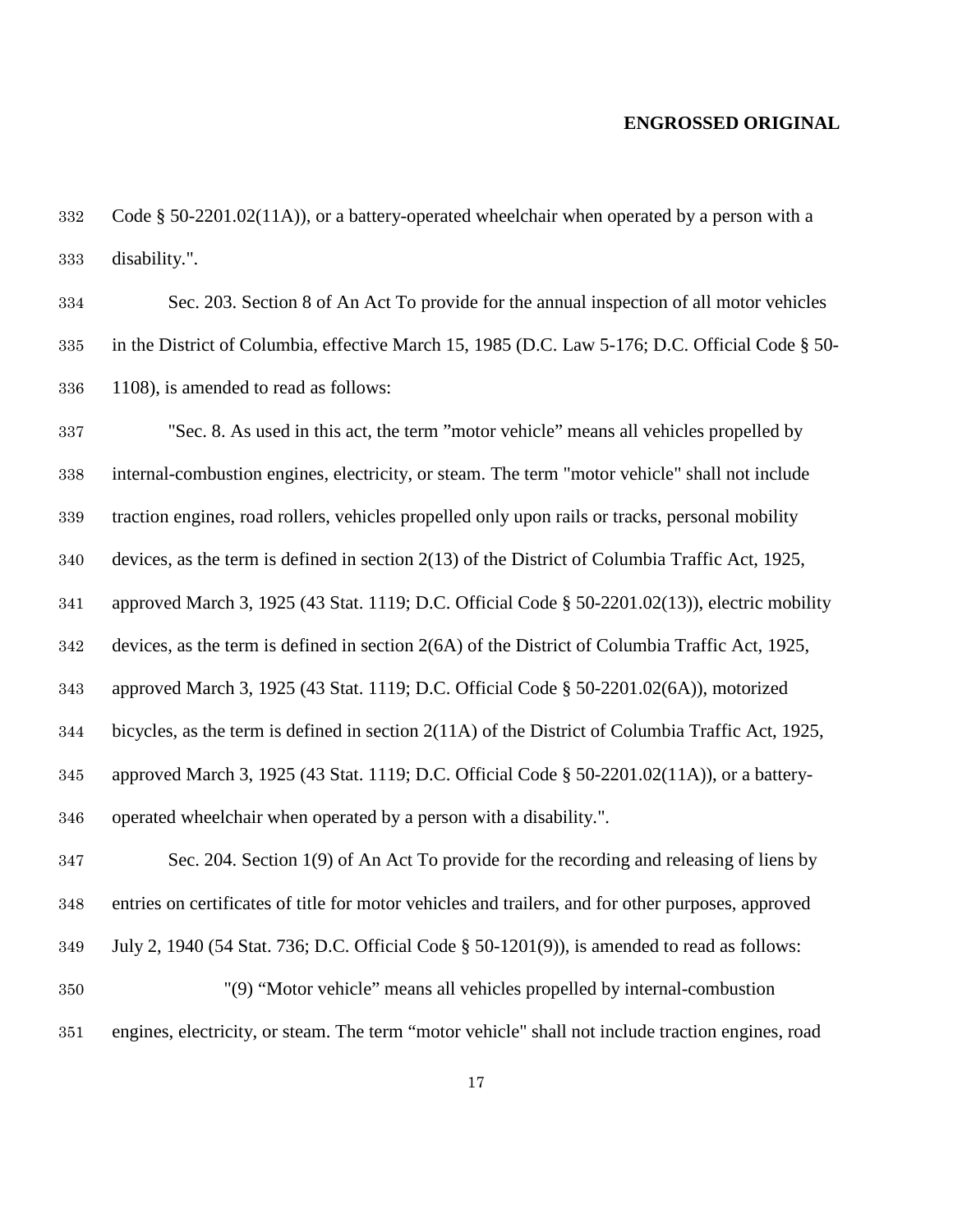| 352 | rollers, vehicles propelled only upon rails or tracks, personal mobility devices, as the term is                              |
|-----|-------------------------------------------------------------------------------------------------------------------------------|
| 353 | defined in section 2(13) of the District of Columbia Traffic Act, 1925, approved March 3, 1925                                |
| 354 | $(43 \text{ Stat. } 1119; \text{D.C. } 0 \text{fficial Code } \S 50-2201.02(13))$ , electric mobility devices, as the term is |
| 355 | defined in section 2(6A) of the District of Columbia Traffic Act, 1925 approved March 3, 1925                                 |
| 356 | (43 Stat. 1119; D.C. Official Code § 50-2201.02(6A)), motorized bicycles, as the term is defined                              |
| 357 | in section 2(11A) of the District of Columbia Traffic Act, 1925, approved March 3, 1925 (43)                                  |
| 358 | Stat. 1119; D.C. Official Code § 50-2201.02(11A)), or a battery-operated wheelchair when                                      |
| 359 | operated by a person with a disability.".                                                                                     |
| 360 | Sec. 205. Section 2(4) of the Motor Vehicle Safety Responsibility Act of the District of                                      |
| 361 | Columbia, approved May 25, 1954 (68 Stat. 120; D.C. Official Code § 50-1301.02(4)), is                                        |
| 362 | amended to read as follows:                                                                                                   |
| 363 | "(4) Motor vehicle" means every vehicle that is self-propelled and every vehicle                                              |
| 364 | that is propelled by electric power obtained from overhead trolley wires, but not operated upon                               |
| 365 | rails. The term "motor vehicle" shall not include personal mobility devices, as the term is defined                           |
| 366 | in section 2(13) of the District of Columbia Traffic Act, 1925, approved March 3, 1925 (43 Stat.                              |
| 367 | 1119; D.C. Official Code $\S$ 50-2201.02(13)), electric mobility devices, as the term is defined in                           |
| 368 | section 2(6A) of the District of Columbia Traffic Act, 1925 approved March 3, 1925 (43 Stat.                                  |
| 369 | 1119; D.C. Official Code § 50-2201.02(6A)), motorized bicycles, as the term is defined in                                     |
| 370 | section 2(11A) of the District of Columbia Traffic Act, 1925, approved March 3, 1925 (43 Stat.                                |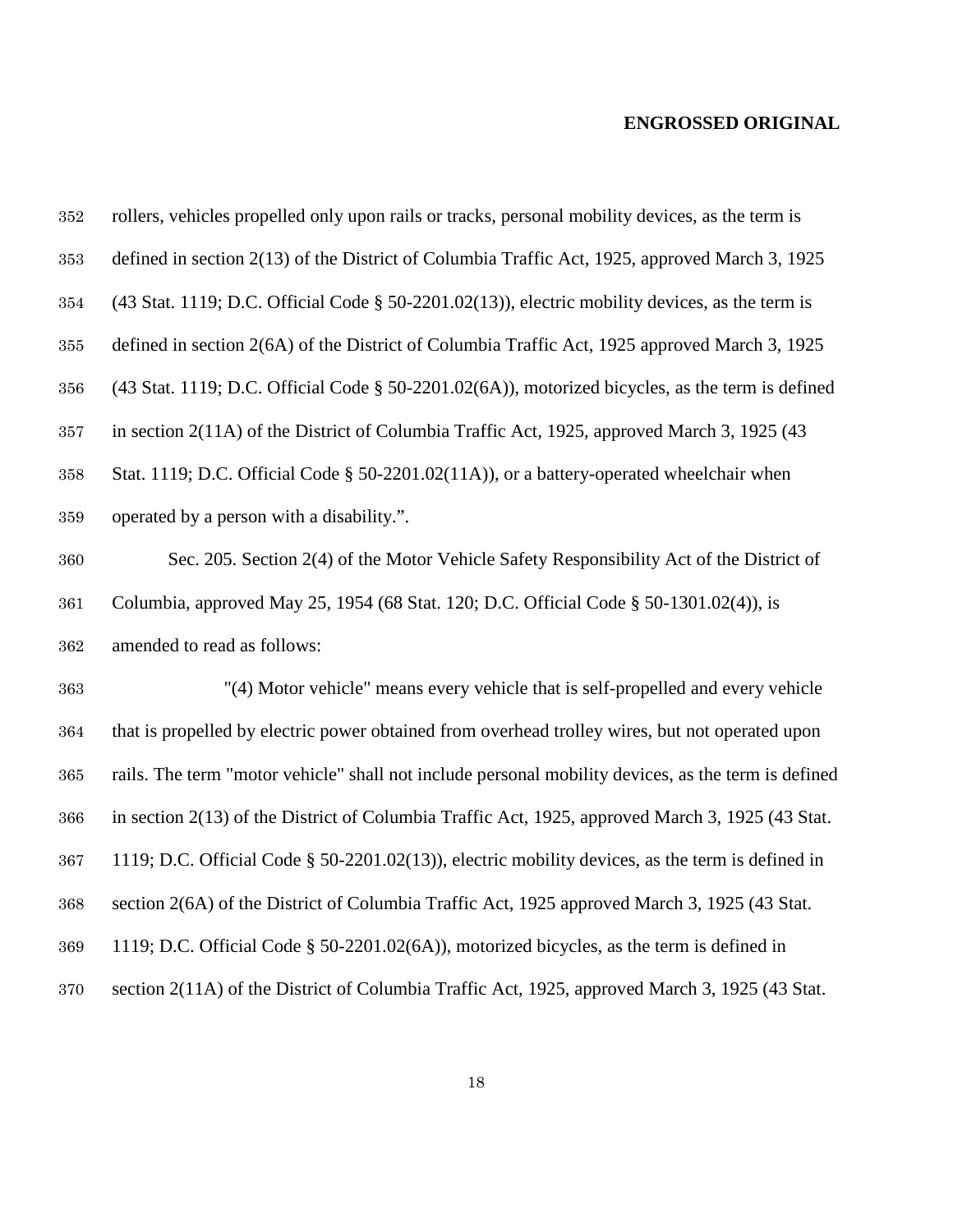| 371 | 1119; D.C. Official Code $\S$ 50-2201.02(11A)), or a battery-operated wheelchair when operated |
|-----|------------------------------------------------------------------------------------------------|
|     | 372 by a person with a disability.".                                                           |

 Sec. 206. Section 1(a) of Title IV of the District of Columbia Revenue Act of 1937, approved August 17, 1937 (50 Stat. 679; D.C. Official Code § 50-1501.01(1)), is amended as follows:

 "(a) The term "motor vehicle" means any vehicle propelled by internal- combustion engine, electricity, or steam. The term "motor vehicle" shall not include a traction engine, road roller, vehicle propelled only upon rails or tracks, personal mobility devices, as the term is defined in section 2(13) of the District of Columbia Traffic Act, 1925, approved March 3, 1925 (43 Stat. 1119; D.C. Official Code § 50-2201.02(13)), electric mobility devices, as the term is defined in section 2(6A) of the District of Columbia Traffic Act, 1925 approved March 3, 1925 (43 Stat. 1119; D.C. Official Code § 50-2201.02(6A)), motorized bicycles, as the term is defined in section 2(11A) of the District of Columbia Traffic Act, 1925, approved March 3, 1925 (43 Stat. 1119; D.C. Official Code § 50-2201.02(11A)), or a battery-operated wheelchair when operated by a person with a disability.". Sec. 207. Section 2(b) of the Rental Vehicle Tax Reform Act of 1978, effective March 6, 1979 (D.C. Law 2-157; D.C. Official Code § 50-1505.01(2)), is amended to read as follows: "(b) The term "motor vehicle" means any device propelled by an internal- combustion engine, and designed to carry passengers. The term "motor vehicle" shall not include road rollers, farm tractors, trucks, motorcycles, motorized bicycles, vehicles with a seating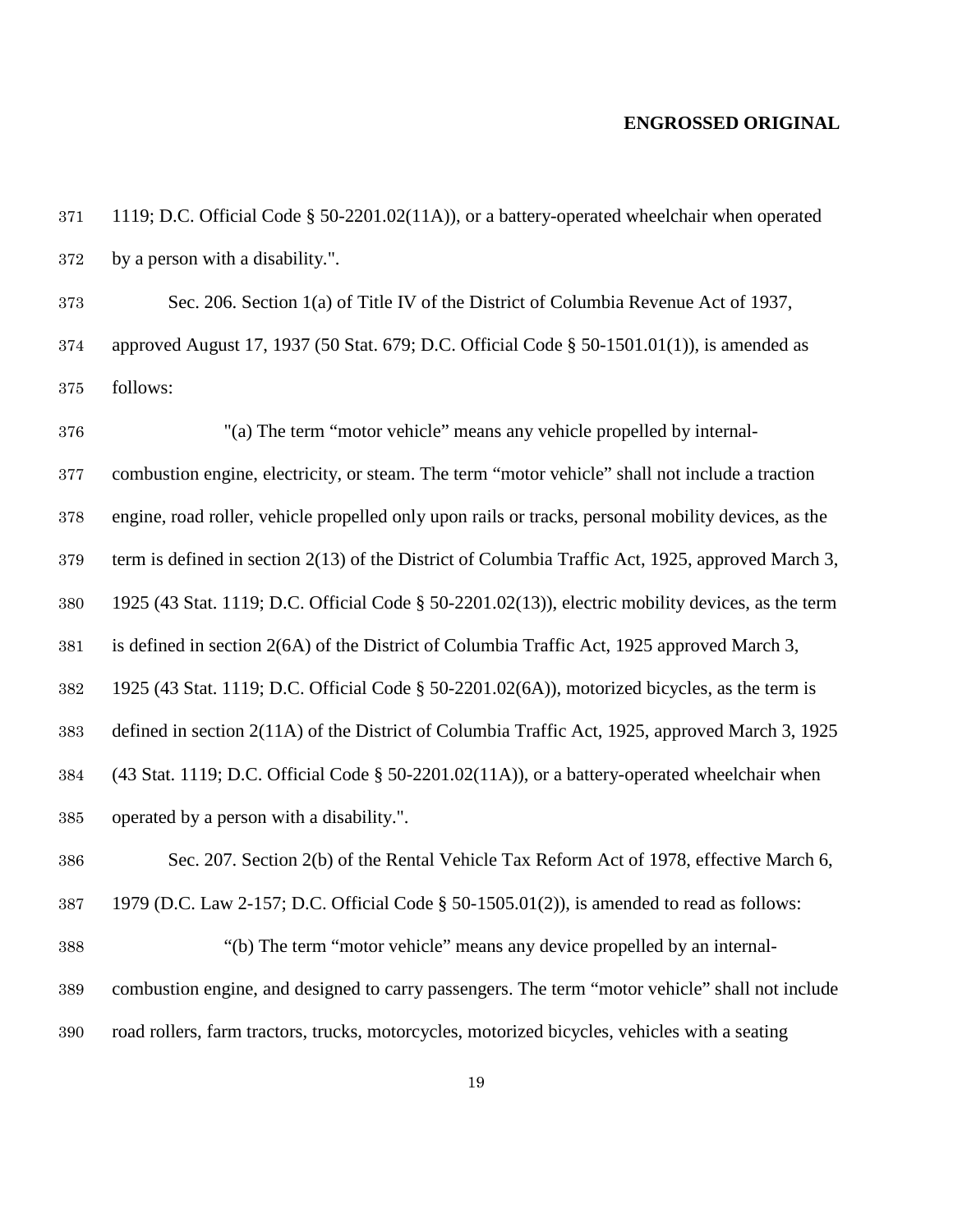| $391\,$ | capacity of 10 or more persons, vehicles propelled only upon rails and tracks, personal mobility     |
|---------|------------------------------------------------------------------------------------------------------|
| $392\,$ | devices, as the term is defined in section 2(13) of the District of Columbia Traffic Act, 1925,      |
| 393     | approved March 3, 1925 (43 Stat. 1119; D.C. Official Code § 50-2201.02(13)), electric mobility       |
| 394     | devices, as the term is defined in section 2(6A) of the District of Columbia Traffic Act, 1925       |
| 395     | approved March 3, 1925 (43 Stat. 1119; D.C. Official Code § 50-2201.02(6A)), or a battery-           |
| 396     | operated wheelchair when operated by a person with a disability.".                                   |
| $397\,$ | Sec. 208. Section 1(14) of the District of Columbia Implied Consent Act, approved                    |
| 398     | October 21, 1972 (86 Stat. 1016; D.C. Official Code § 50-1901(14)), is amended to read as            |
| 399     | follows:                                                                                             |
|         |                                                                                                      |
| 400     | "(14) The term "motor vehicle" means all vehicles propelled by internal                              |
| 401     | combustion engines, electricity, or steam. The term "motor vehicle" shall not include personal       |
| 402     | mobility devices, as the term is defined in section $2(13)$ of the District of Columbia Traffic Act, |
| 403     | 1925, approved March 3, 1925 (43 Stat. 1119; D.C. Official Code § 50-2201.02(13)), electric          |
| 404     | mobility devices, as the term is defined in section 2(6A) of the District of Columbia Traffic Act,   |
| 405     | 1925 approved March 3, 1925 (43 Stat. 1119; D.C. Official Code § 50-2201.02(6A)), motorized          |
| 406     | bicycles, as the term is defined in section 2(11A) of the District of Columbia Traffic Act, 1925,    |
| 407     | approved March 3, 1925 (43 Stat. 1119; D.C. Official Code § 50-2201.02(11A)), or a battery-          |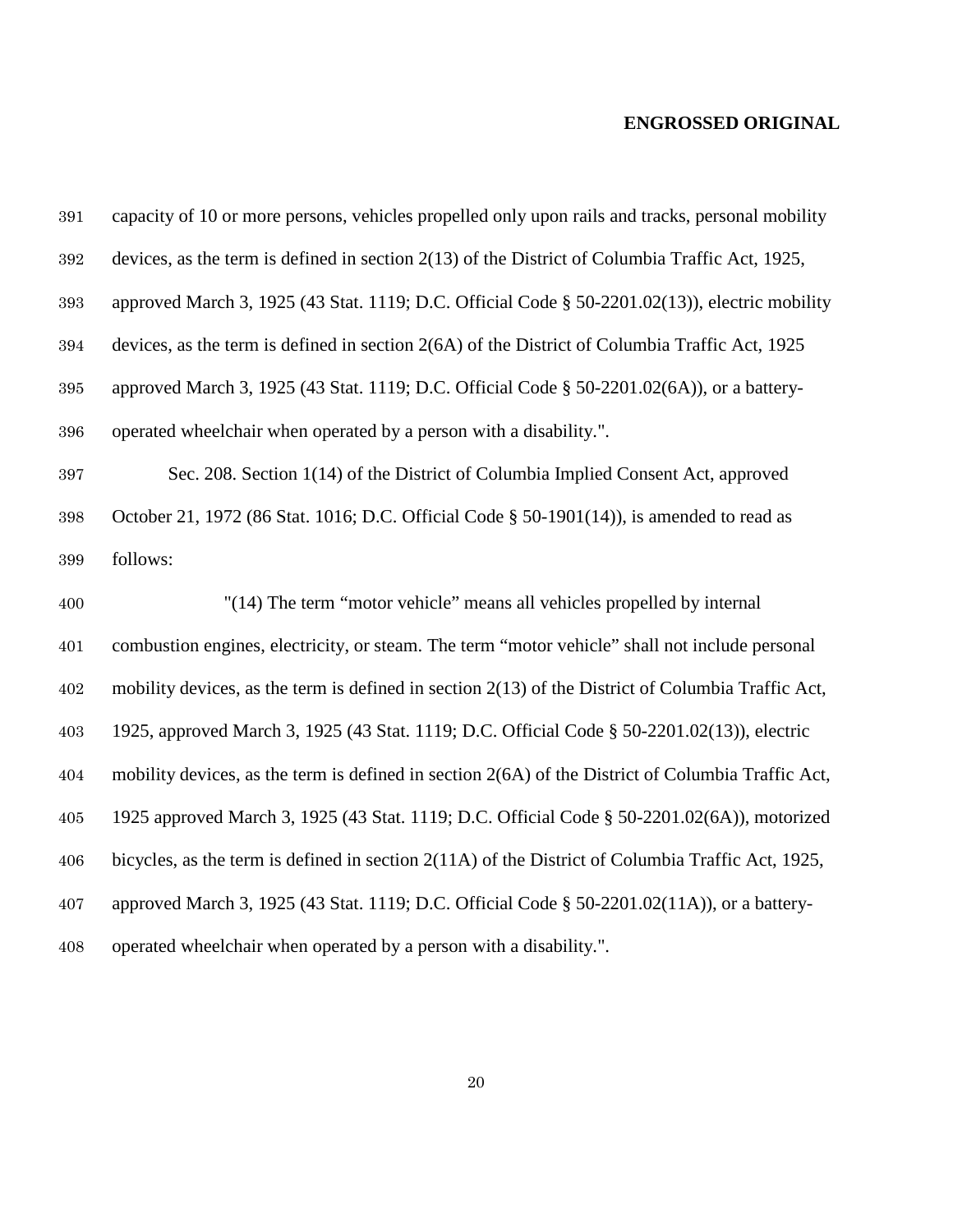| 409     | Sec. 209. Section 102(5A) of the District of Columbia Traffic Adjudication Act of 1978,            |
|---------|----------------------------------------------------------------------------------------------------|
| 410     | effective September 12, 1978 (D.C. Law 2-104; D.C. Official Code § 50-2301.02(5A)), is             |
| 411     | amended to read as follows:                                                                        |
| $412\,$ | "(5A) The term "motor vehicle" means all vehicles propelled by an internal-                        |
| 413     | combustion engine, electricity, or steam. The term "motor vehicle" shall not include traction      |
| 414     | engines, road rollers, vehicles propelled only upon stationary rails or tracks, personal mobility  |
| 415     | devices, as the term is defined in section 2(13) of the District of Columbia Traffic Act, 1925,    |
| 416     | approved March 3, 1925 (43 Stat. 1119; D.C. Official Code $\S$ 50-2201.02(13)), electric mobility  |
| 417     | devices, as the term is defined in section 2(6A) of the District of Columbia Traffic Act, 1925     |
| 418     | approved March 3, 1925 (43 Stat. 1119; D.C. Official Code § 50-2201.02(6A)), motorized             |
| 419     | bicycles, as the term is defined in section 2(11A) of the District of Columbia Traffic Act, 1925,  |
| 420     | approved March 3, 1925 (43 Stat. 1119; D.C. Official Code § 50-2201.02(11A)), or a battery-        |
| 421     | operated wheelchair when a person with a disability.".                                             |
| 422     | Sec. 210. Section 2(5) of the District of Columbia Motor Vehicle Parking Facility Act of           |
| 423     | 1942, approved February 16, 1942 (56 Stat. 91; D.C. Official Code $\S$ 50-2602(5)), is amended to  |
| 424     | read as follows:                                                                                   |
| 425     | "(5) The term "motor vehicle" means any device propelled by an internal                            |
| 426     | combustion engine, electricity, or steam. The term "motor vehicle" shall not include traction      |
| 427     | engines, road rollers, vehicles propelled only upon rails or tracks, personal mobility devices, as |
| 428     | the term is defined in section $2(13)$ of the District of Columbia Traffic Act, 1925, approved     |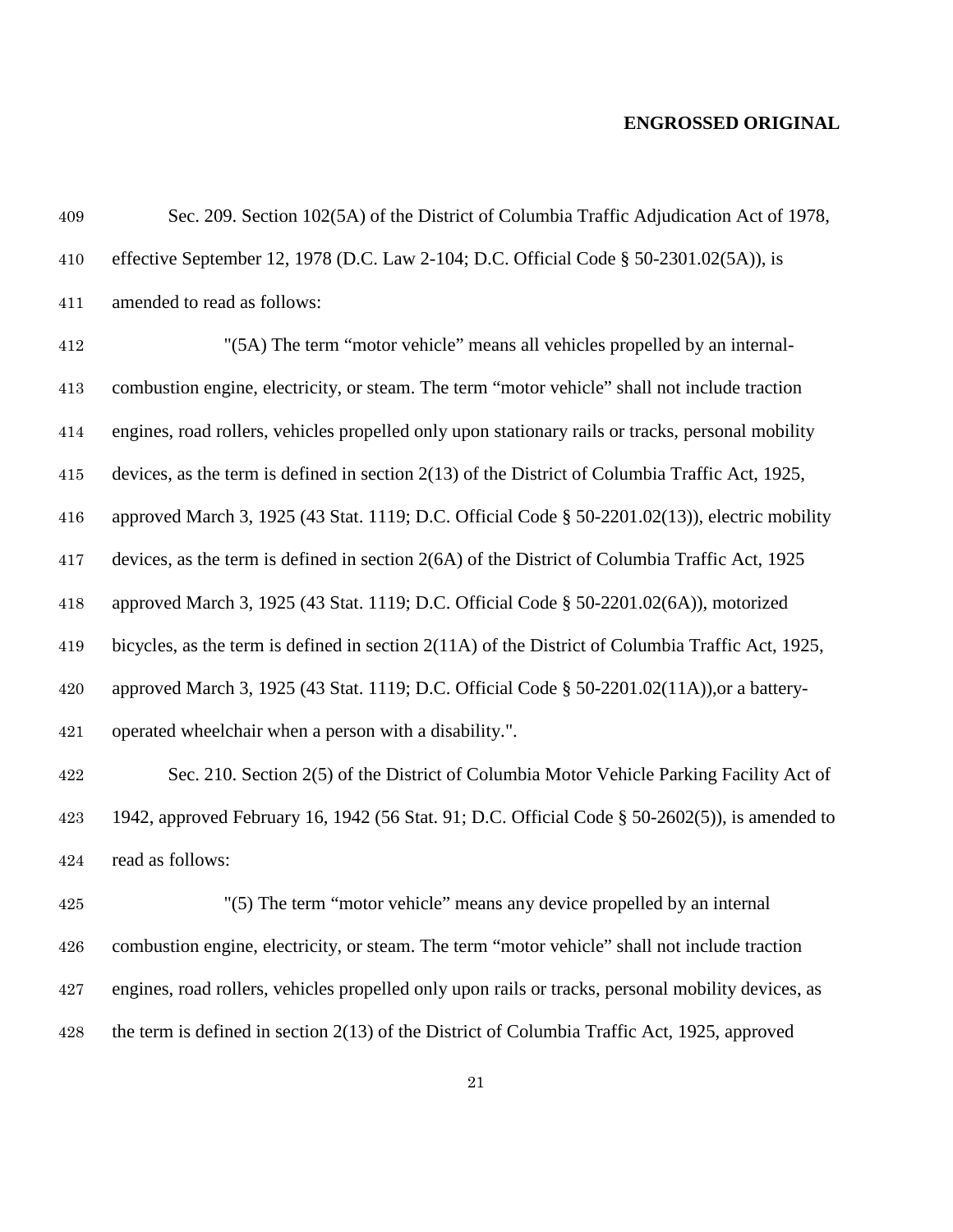| 429     | March 3, 1925 (43 Stat. 1119; D.C. Official Code § 50-2201.02(13)), electric mobility devices,  |
|---------|-------------------------------------------------------------------------------------------------|
| $430\,$ | as the term is defined in section 2(6A) of the District of Columbia Traffic Act, 1925 approved  |
| 431     | March 3, 1925 (43 Stat. 1119; D.C. Official Code § 50-2201.02(6A)), motorized bicycles, as the  |
| 432     | term is defined in section 2(11A) of the District of Columbia Traffic Act, 1925, approved March |
| 433     | 3, 1925 (43 Stat. 1119; D.C. Official Code § 50-2201.02(13)), or a battery-operated wheelchair  |
| 434     | when operated by a person with a disability.".                                                  |
| 435     | TITLE III. APPLICABILITY; FISCAL IMPACT STATEMENT; EFFECTIVE DATE                               |
| 436     | Sec. 301. Applicability                                                                         |
| 437     | (a) New section $6c(f)$ of section 101(b) shall apply upon the date of inclusion of its fiscal  |
| 438     | effect in an approved budget and financial plan.                                                |
| 439     | (b) The Chief Financial Officer shall certify the date of the inclusion of the fiscal effect in |
| 440     | an approved budget and financial plan, and provide notice to the Budget Director of the Council |
| 441     | for certification.                                                                              |
| 442     | $(c)(1)$ The Budget Director shall cause the notice of the certification to be published in     |
| 443     | the District of Columbia Register.                                                              |
| 444     | (2) The date of publication of the notice of the certification shall not affect the             |
| 445     | applicability of the provision identified in subsection (a) of this section.                    |
| 446     | Sec. 302. Fiscal impact statement.                                                              |